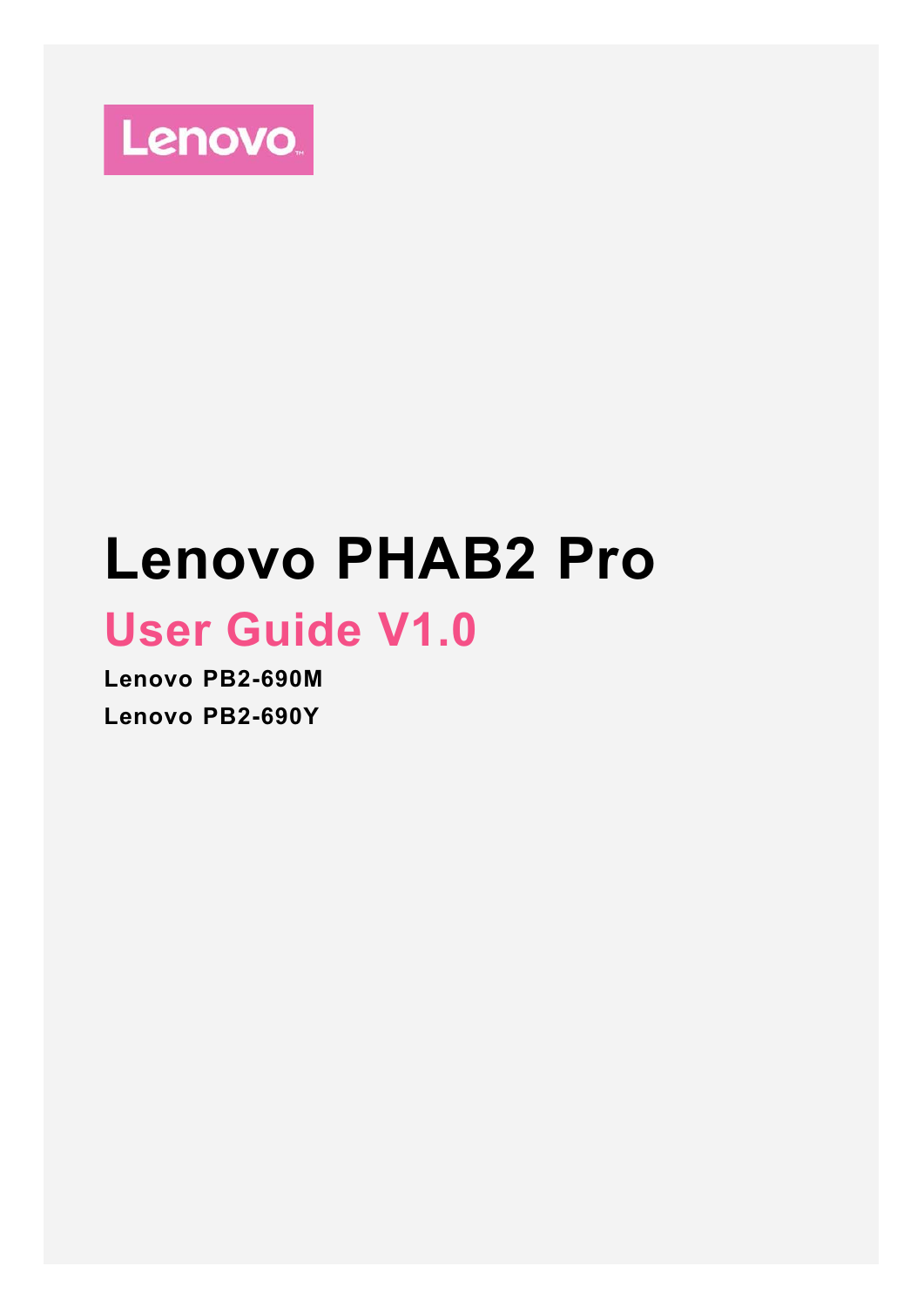

Before using this information and the product it supports, be sure to read the following:

- *Quick Start Guide*
- *Regulatory Notice*

#### [Appendix](#page-18-0)

The *Quick Start Guide* and the *Regulatory Notice* have been uploaded to the website at http://support.lenovo.com.

## Lenovo Companion

Looking for help? The Lenovo Companion app can offer you support for getting direct access to Lenovo's web assistance and forums\*, frequent Q&A\*, system upgrades\*, hardware function tests, warranty status checks\*, service requests\*\*, and repair status\*\*.

#### *Note:*

*\* requires data network access.*

*\*\* is not available in all countries.*

You have two ways to get this app:

Search for and download the app from Google Play.



Scan the following QR code with a Lenovo Android device.



## Technical specifications

This section lists the technical specifications about wireless communication only. To view a full list of technical specifications about your device, go to http://support.lenovo.com.

| Model                                             | Lenovo PB2-690M     | Lenovo PB2-690Y                |  |
|---------------------------------------------------|---------------------|--------------------------------|--|
| ICPU                                              | <b>MSM8976</b>      | <b>MSM8976</b>                 |  |
| Battery                                           | 4050 mAh            | 4050 mAh                       |  |
| <b>Wireless</b><br>Bluetooth; WLAN; GPS; GLONASS; |                     | Bluetooth; WLAN; GPS; GLONASS; |  |
| communication                                     | <b>GSM/UMTS/LTE</b> | <b>IGSM/UMTS/LTE</b>           |  |

*Note: Lenovo PB2-690M supports LTE Band 1, 2, 3, 5, 7, 8, 20, 38, 40 and 41(Narrow band). Lenovo PB2-690Y supports LTE Band 1, 2, 4, 5, 7, 12, 17, 20 and 30. But in some countries, LTE is not supported. To know if your device works with LTE networks in your country, contact your carrier.*

## Screen buttons

There are three buttons on your device.

- Multitask button: Tap  $\Box$  to see the apps that are running. Then you can do the following:
	- Tap an app to open it.
	- Tap  $\times$  to stop running the app.
	- Tap  $\circled{v}$  to stop running all the apps.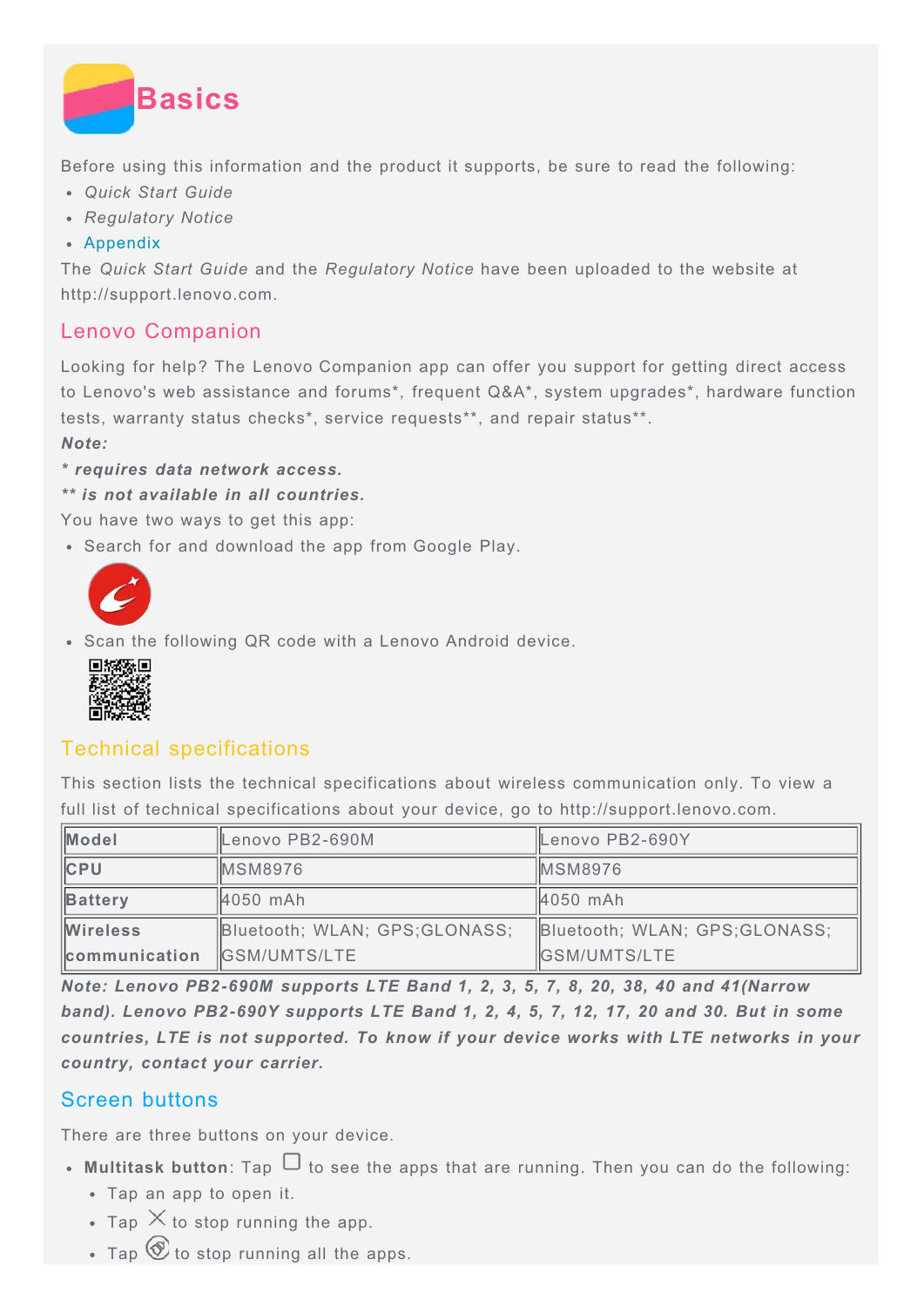- Home button: Tap  $\bigcirc$  to return to the default home screen.
- **Back button**: Tap  $\triangleleft$  to return to the previous page or exit the current app.

#### Home screen

The home screen is the starting point for using your device. For your convenience, the home screen is already set up with some useful apps and widgets.



*Note: Your device's features and the home screen may be different depending on your location, language, carrier, and model.*

#### Customizing home screens in edit mode

Press and hold anywhere on the home screen except the icons to enter edit mode. Tap the back button to exit edit mode.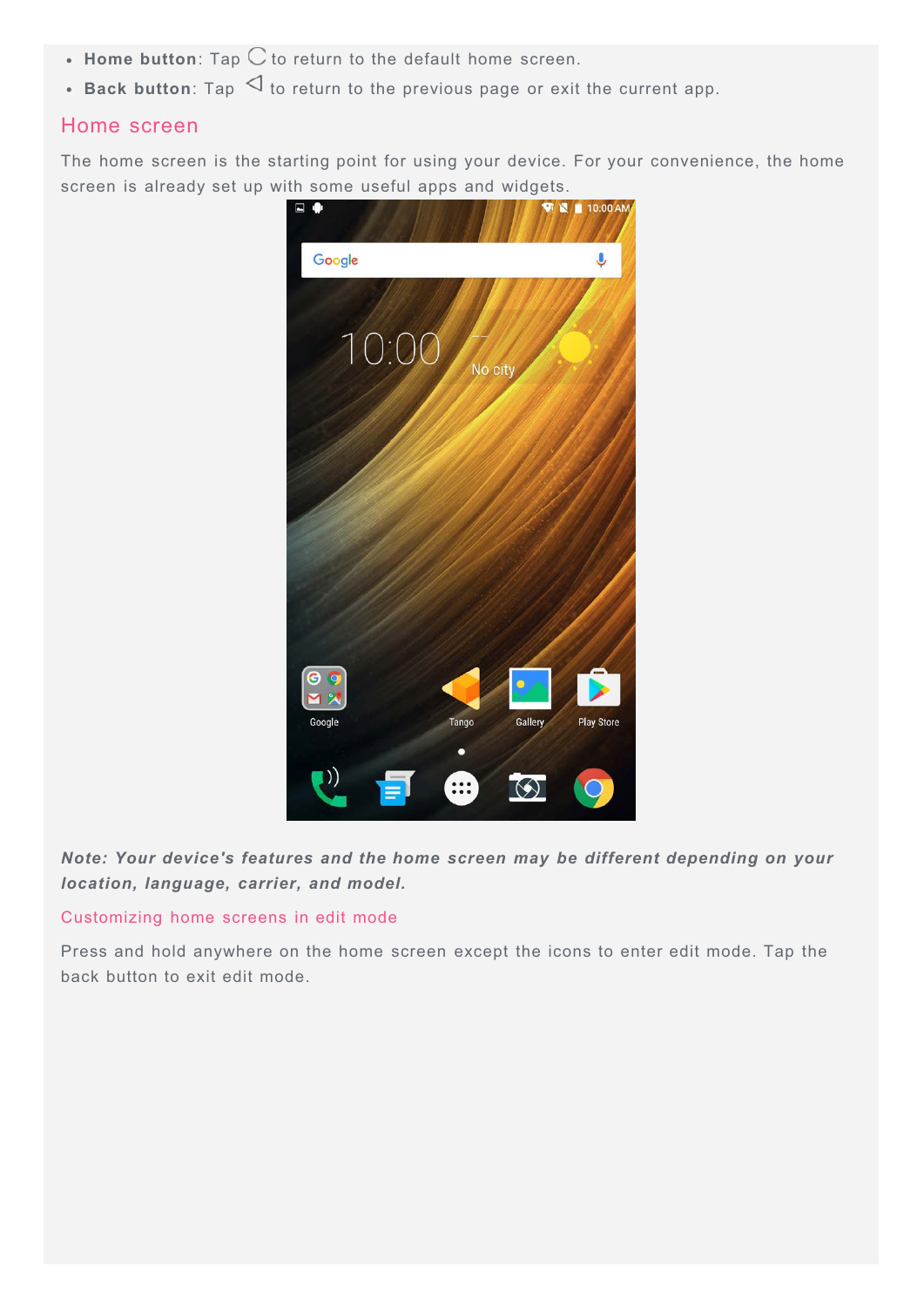

In edit mode, you can do any of the following:

- If you have many screens and you want to move one home screen, press and hold a screen until it enlarges slightly, drag it to the new location, and then release it.
- To add a widget to the home screen, tap **WIDGETS**, swipe up or down to locate the widget that you want, press and hold the widget until it pops out, drag it to where you want to place it, and then release it.
- To change the wallpaper, tap **WALLPAPERS**, swipe left or right to locate the wallpaper that you want, and then tap **Set wallpaper**.

#### Managing widgets and apps

In your home screen, you can do any of the following:

- To move a widget or an app, press and hold the widget or app until its icon enlarges slightly, drag it to where you want to place it, and then release it.
- To remove a widget from the home screen, press and hold the widget until its icon enlarges slightly, drag it to the top of the screen, then drop it over  $\times$  .
- To uninstall an app, press and hold the app, drag it to the top of the screen, and then drop it over  $\overline{m}$ .

*Note: System apps cannot be uninstalled. When you are trying to uninstall a system app, does not appear at the top of the screen.*

## Screen lock

When your device is on, press the On/Off button to lock the screen manually. Press the On/Off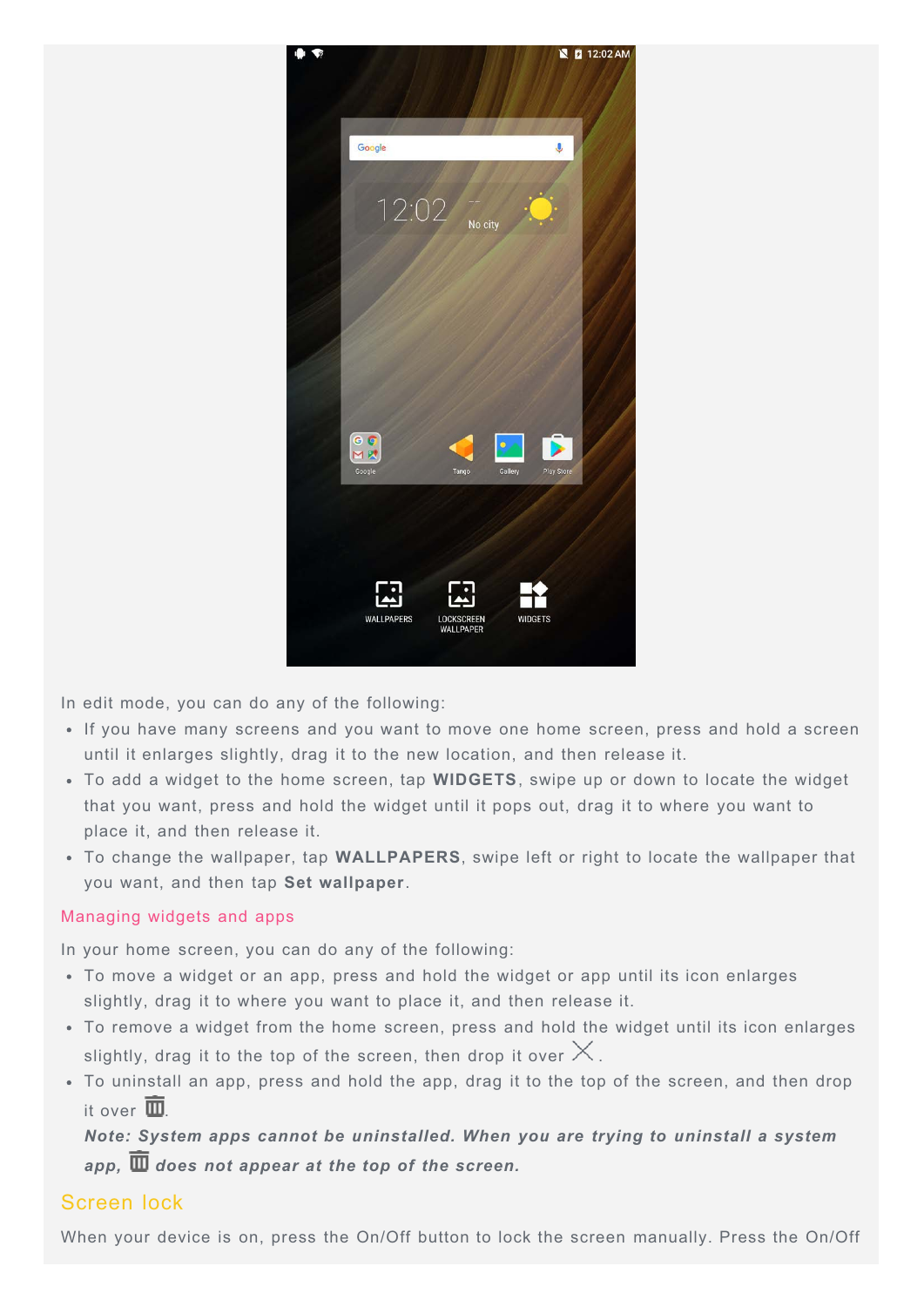button again to display the locked screen, and then swipe up from the bottom of the screen to unlock.

*Note: Swipe is the default screen unlocking method. To change your screen lock, see [Settings](#page-17-0).*

## Notifications and Quick Settings

The Notification panel (see Figure 1: Notification) informs you of missed calls, new messages, and activities in progress such as file downloading. The Quick Settings panel (see Figure 2: Quick Settings) allows you to access frequently-used settings such as the WLAN switch.



Figure 1: Notification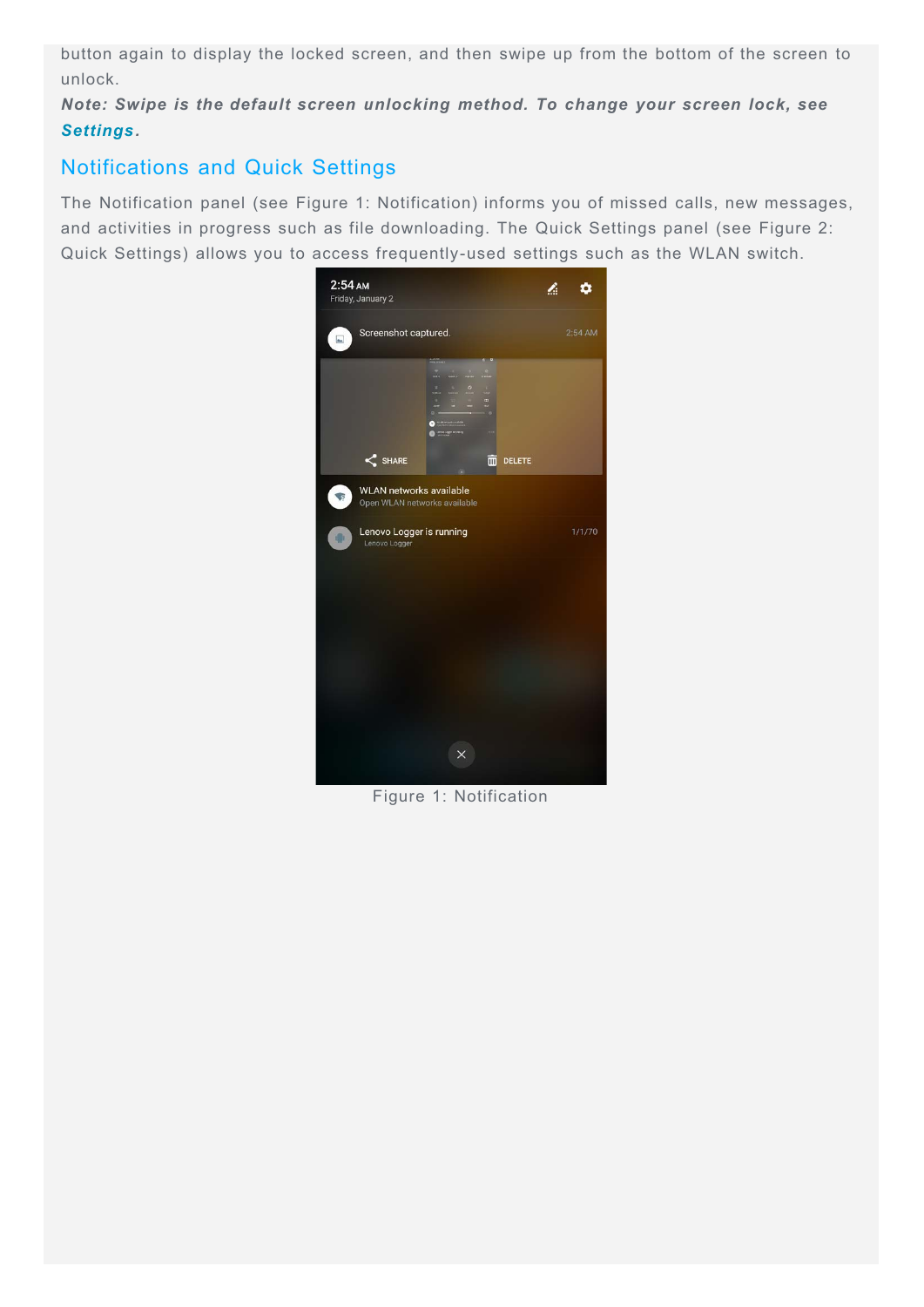

Figure 2: Quick Settings

You can do any of the following:

- To see notifications, swipe down from the top of the screen.
- To close the Notification panel, swipe up from the bottom of the screen.
- To dismiss a notification, swipe left or right across the notification.
- To dismiss all notifications, tap  $\Diamond$  at the bottom of the Notification panel.
- To open the Quick Settings panel, swipe down from the top of the screen twice.
- To close the Quick Settings panel, swipe up from the bottom of the screen.

#### USB connection

When you connect your device to a computer using a USB cable, the Notification panel displays a notification such as "USB for charging". You can tap the notification, and then select one of the following options:

- **Charging**: Select this mode if you want to charge your device only.
- **File transfer (MTP)**: Select this mode if you want to transfer any files between your device and the computer.
- **Photo transfer (PTP)**: Select this mode if you want to transfer only photos and videos between your device and the computer.
- **MIDI**: Select this mode if you want MIDI-enabled applications on your device to work with MIDI software on the computer.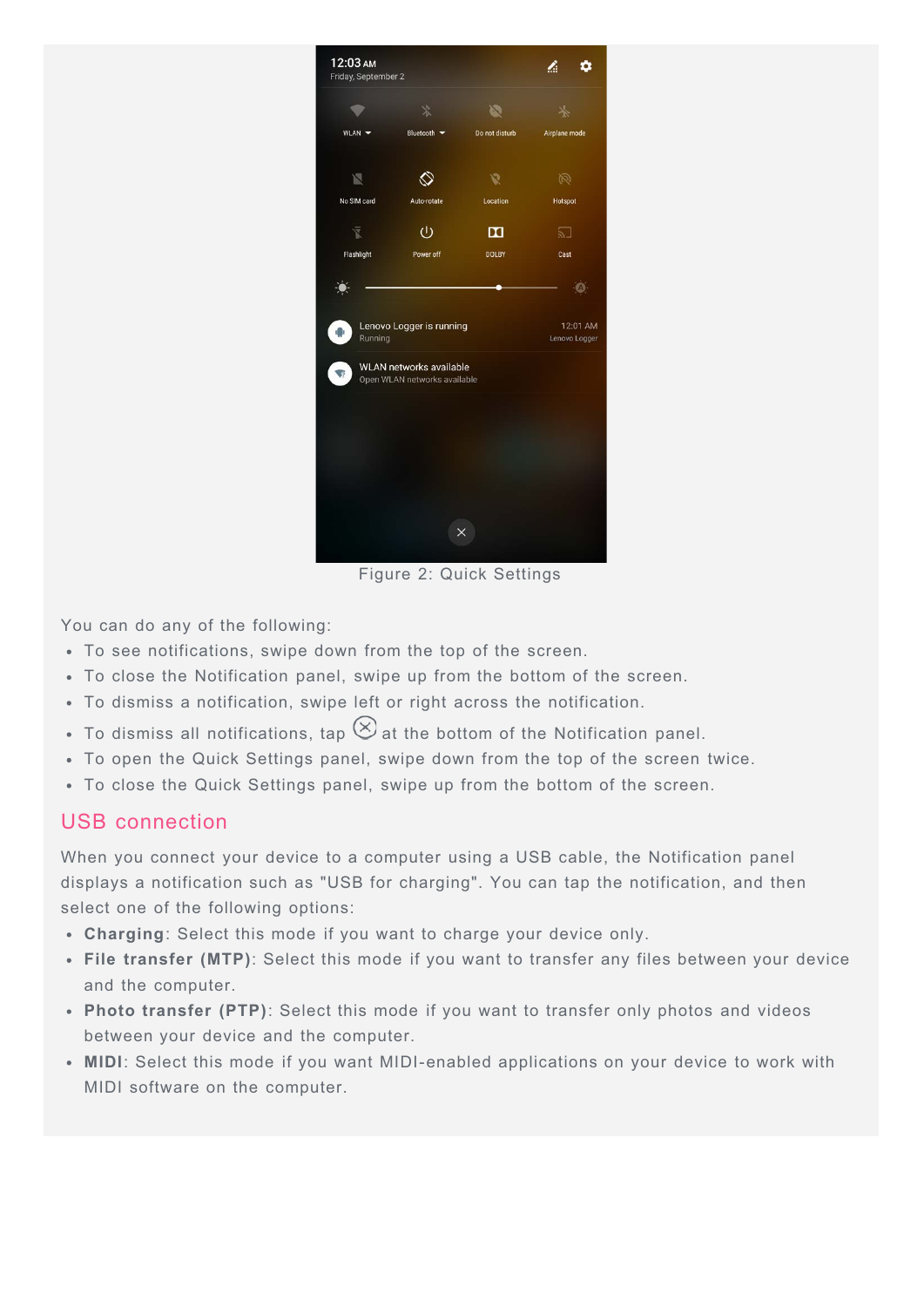

## Making a call

#### Dialing a number manually

- 1. Open the **Phone** app.
- 2. In the **Dialer** tab, tap **b** to display the dialpad if necessary.
- 3. Enter the phone number that you want to dial, and then tap  $\mathbb{O}$ .

## Calling from the call log

- 1. Open the **Phone** app.
- 2. Tap  $\bigcup$
- 3. Tap a call log entry to make a call.

## Calling a contact

- 1. Open the **Phone** app.
- 2. Tap  $\stackrel{\bullet}{\bullet}$ .
- 3. Locate the contact that you want to call, and tap the contact name to display the contact details.
- 4. Tap the phone number that you want to dial.

## Receiving calls

### Answering or rejecting a call

When you receive a phone call, the incoming call screen appears. You can do one of the following:

- Drag  $\bigcirc$  to  $\bigcirc$  to answer the call.
- Drag  $\mathbb{O}$  to  $\bullet$  to reject the call.
- Drag  $\bigcirc$  to  $\blacksquare$  to reply with message.

## *Note: When you are running another app and receiving a phone call, tap Accept to answer the call.*

## Options during a call

When you are on a call, the following options are available on the screen:

- **Add call**: displays the dialpad so you can call another person.
- **Hold/Unhold**: puts the current call on hold or resumes the call.
- **Mute**: turns the microphone on or off.
- **Record**: starts or stops recording the call.
- **Dialpad/Hide**: displays or hides the keypad.
- **Speaker**: turns the speaker on or off.
- $\odot$  ends the call.

You can also press the volume buttons to turn the volume up or down.

## Using the call log

The call log contains missed, outgoing, and incoming call entries. You can tap a call log entry until the options menu appears, and then tap an option. For example, you can tap the **Edit**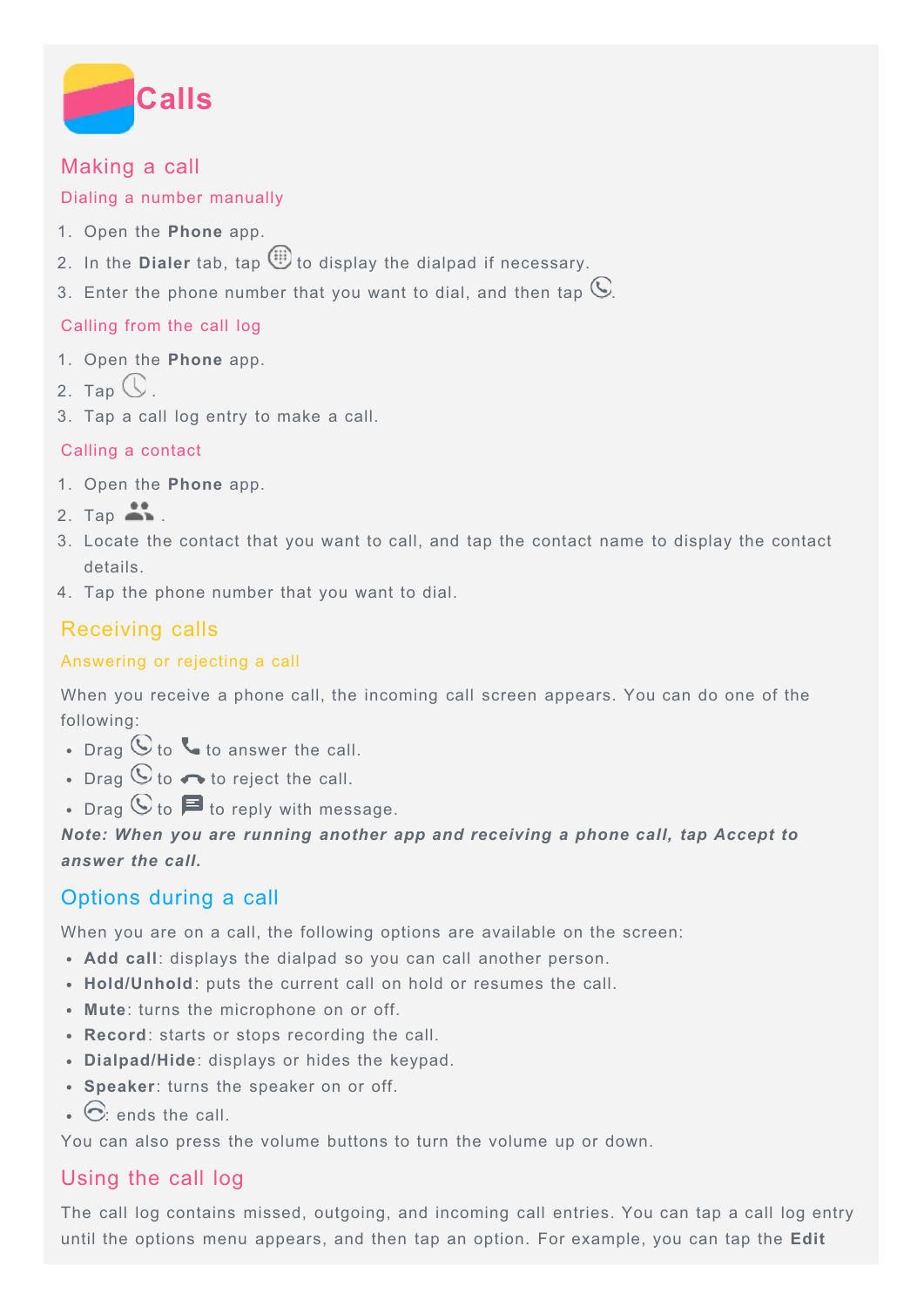**number before call** option to add the entry to the Contacts list.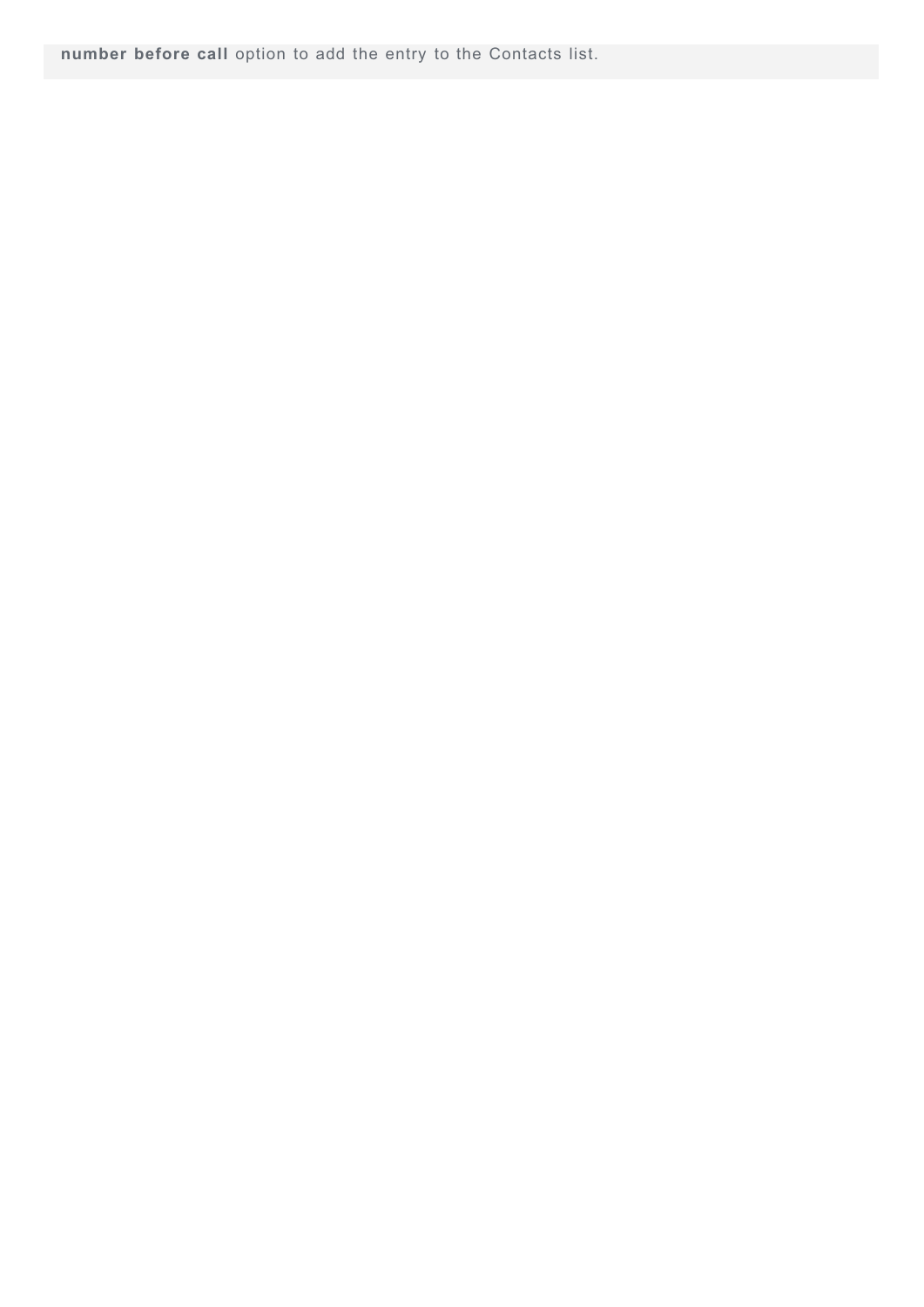

Your device supports the Tango function, AR (Augmented Reality) photography and real time measurement of your surrounding environment, etc.

## Experience Tango

Using the preset Tango application, you can watch preset AR videos and experience Augmented Reality and its unique excitement. Press **Tango**:

- 1. Tap  $\widehat{X}$  and select the Tango video or application you want to watch, then tap **START**. You'll enter **Experience Tango**.
- 2. When the video is on, you can move your device in any direction to move around in the world of Augmented Reality.
- 3. Tap  $\Box$  to view the AR applications on your device, such as Measure, Lenovo AR Camera, etc.
- 4. Tap  $\triangleright$  to download other Tango applications you like.

## **Measure**

#### Measure Distance

You can use the Tango device as a magic measuring tape to measure real world spaces, objects and overlay measurements on the real world. It is a small tool that can be handy sometimes, a measurement tape as an application.

Tap **Measure** and perform the following actions:

- 1. Align the focus indicated by the green circle in the center of the screen with the start point, then tap  $\Box$ . It will start to measure the distance. If the circle in the center of the screen is red, it means it is out of focus. Adjust the angle of your device to refocus.
- 2. Move your device steadily, until you get a green circle in the center of the screen . A dotted line on the screen indicates the route you are taking, the distance you are measuring, and the angle between the lines.
- 3. Tap  $\bigoplus$  to provide the end point of the straight line distance you are measuring. It will use this point as the start point for the next measuring task.
- 4. Tap  $\bigoplus$  to finish the task.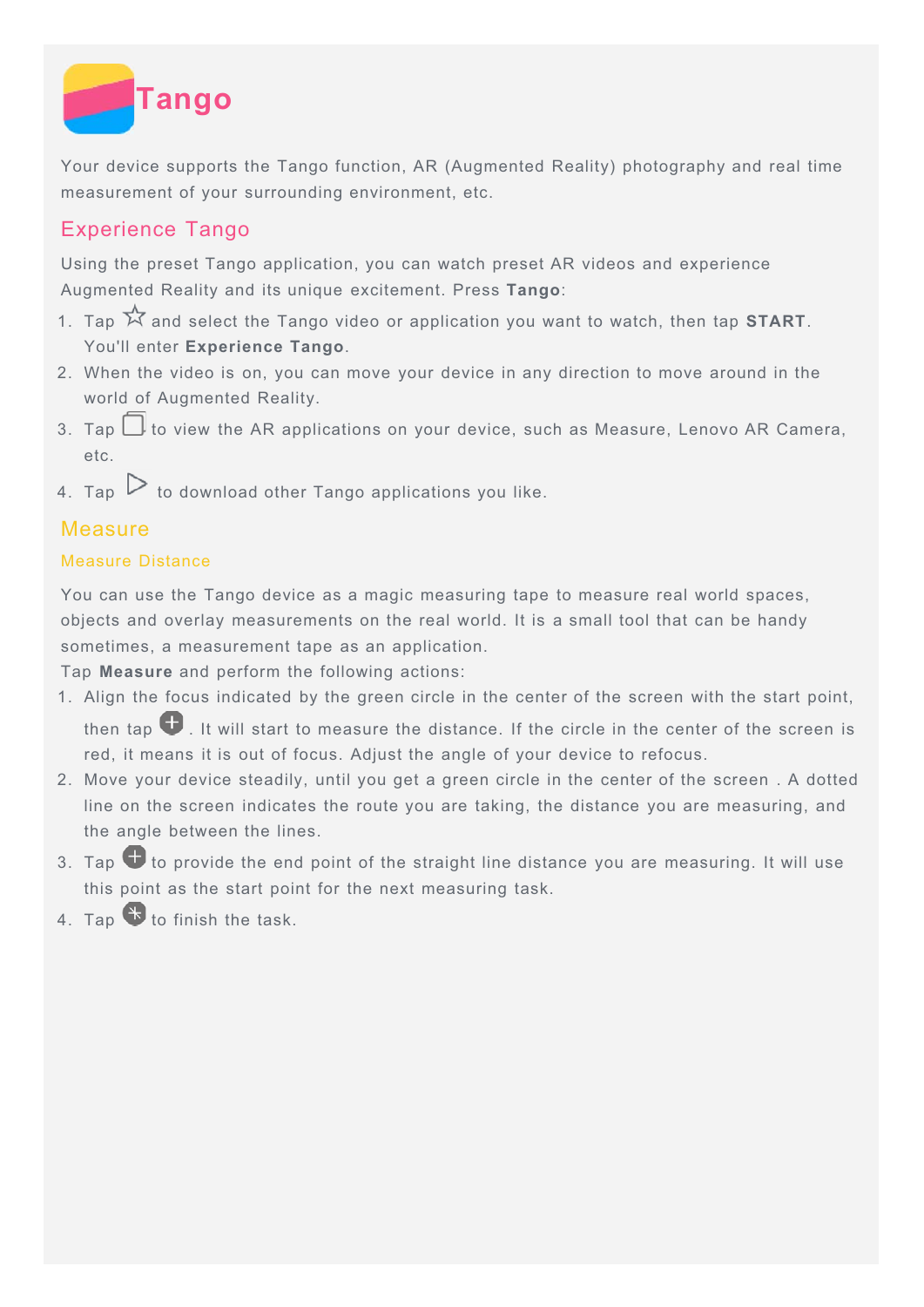

*Note: Don't use any dark or smooth objects, such as a window or glass, as your start or end point.*

When you are measuring the distance, the following options are available on the screen:

- $\bullet$  Tap  $\bigcirc$  to capture the screen and save the depth image.
- $\cdot$  Tap  $\odot$  to go back.
- $\bullet$  Tap  $\bullet$  to stop measuring.
- $\cdot$  Tap  $\overline{\mathbf{m}}$  to clear all measuring steps.

#### **Settings**

 $Tap \equiv for more settings:$ 

- **Measurements gallery**: Enters the **Photos** and find the **Measure** album, and then view the screen shots.
- **Generate blueprints**: Captures the screen and turns the image into engineering drawing. In blueprint, the perimeter and the area can be calculated automatically.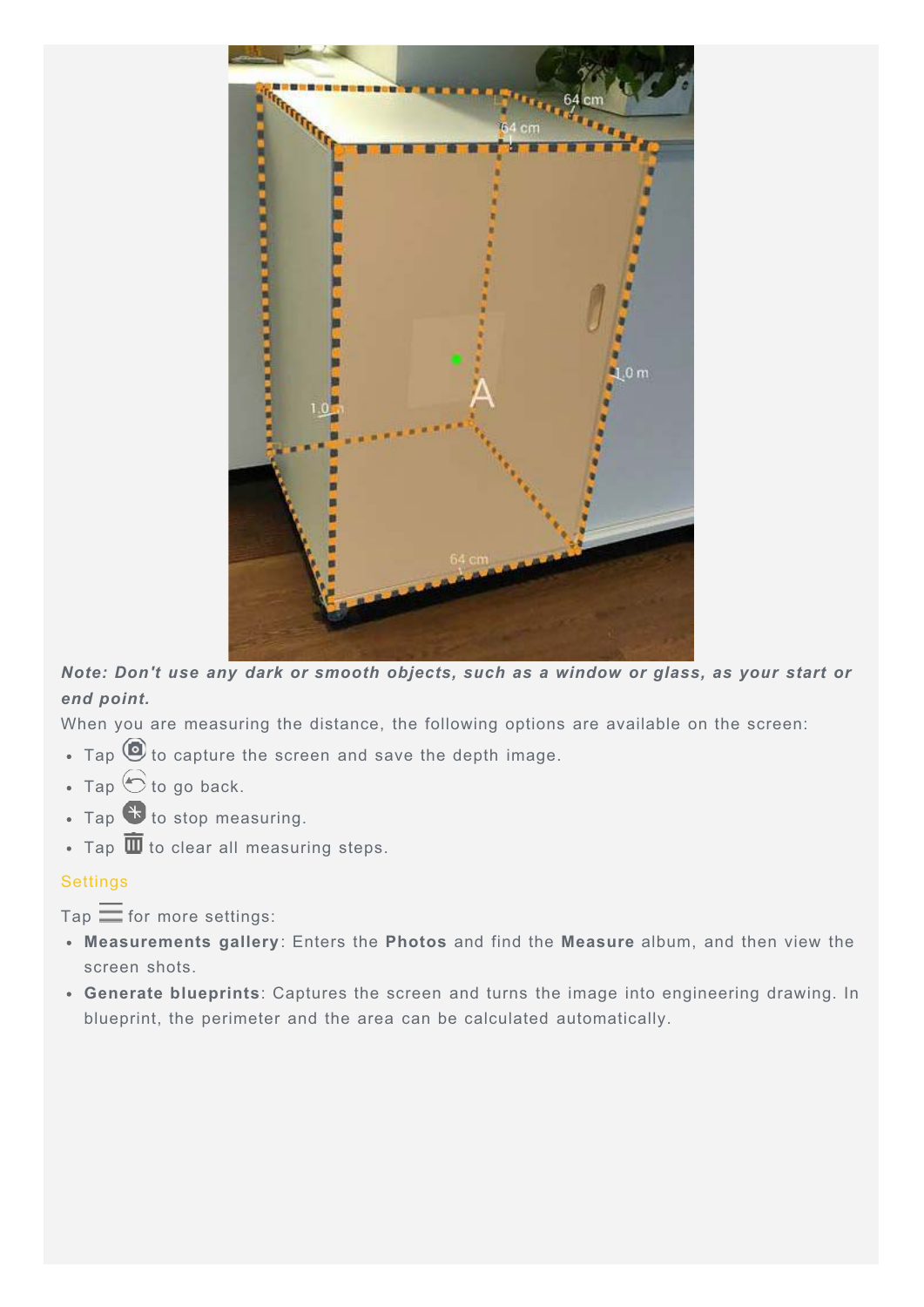

- **Use Imperial Units**: The default length unit is centimeter. You can choose and change the length of the unit.
- **Snap-to Position/Detect Edges** : You can measure to the edges of objects and detect closed loops automatically.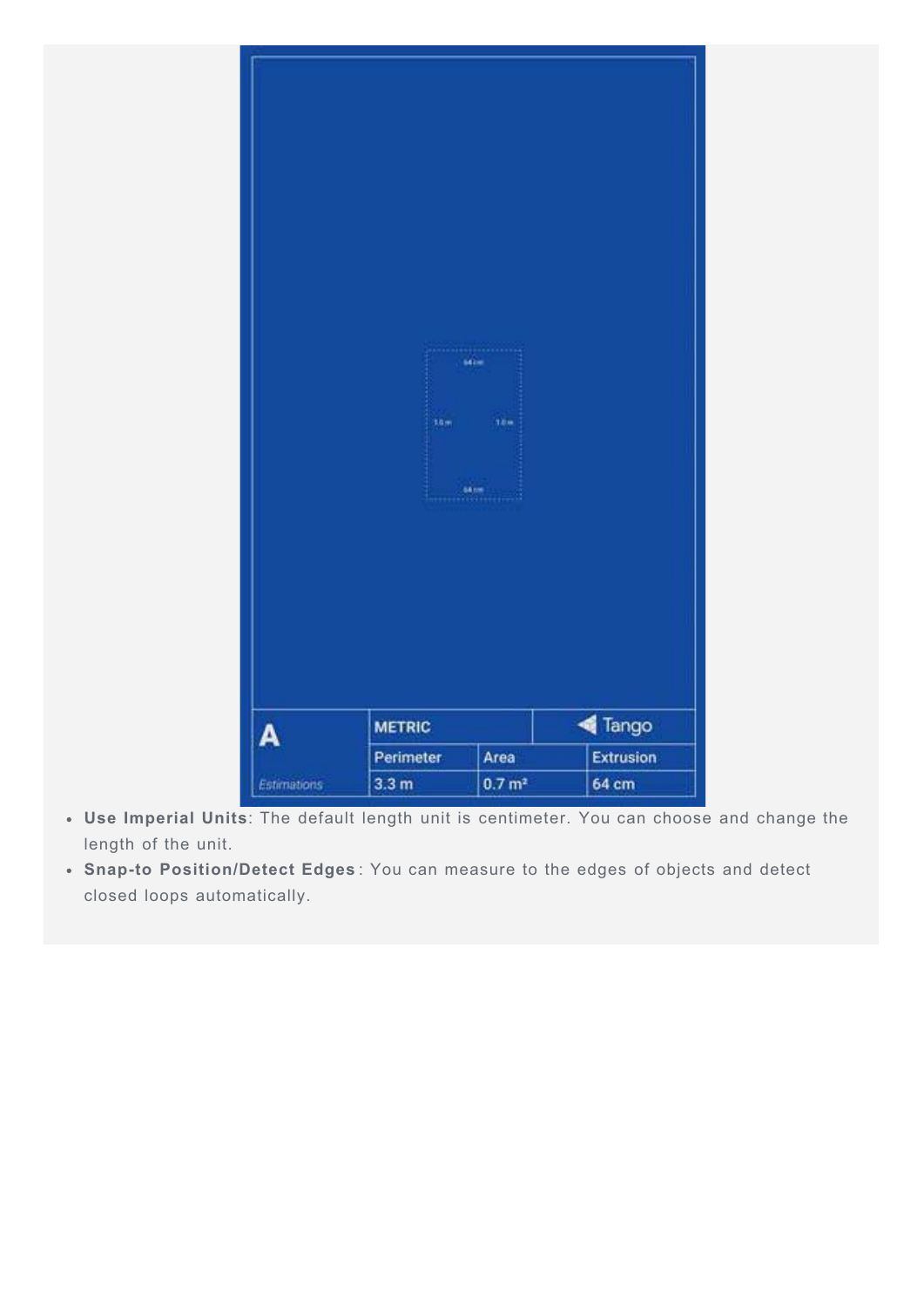

You can put your finger on the fingerprint sensor to unlock your phone quickly.

## Adding a fingerprint

You can add more than one fingerprint.

- 1. Go to **Settings > Security > Fingerprint**.
- 2. Follow the instructions on the screen.

*Note: A lock screen pattern, PIN, or password is required to use fingerprint-related functions. To set screen lock, go to Settings > Security > Screen lock.*



#### Deleting a fingerprint

- 1. Go to **Settings > Security > Fingerprint**.
- 2. Confirm your screen lock pattern or input your PIN or password.
- 3. Tap the fingerprint you want to delete, tap **DELETE**, and then tap **YES, REMOVE**.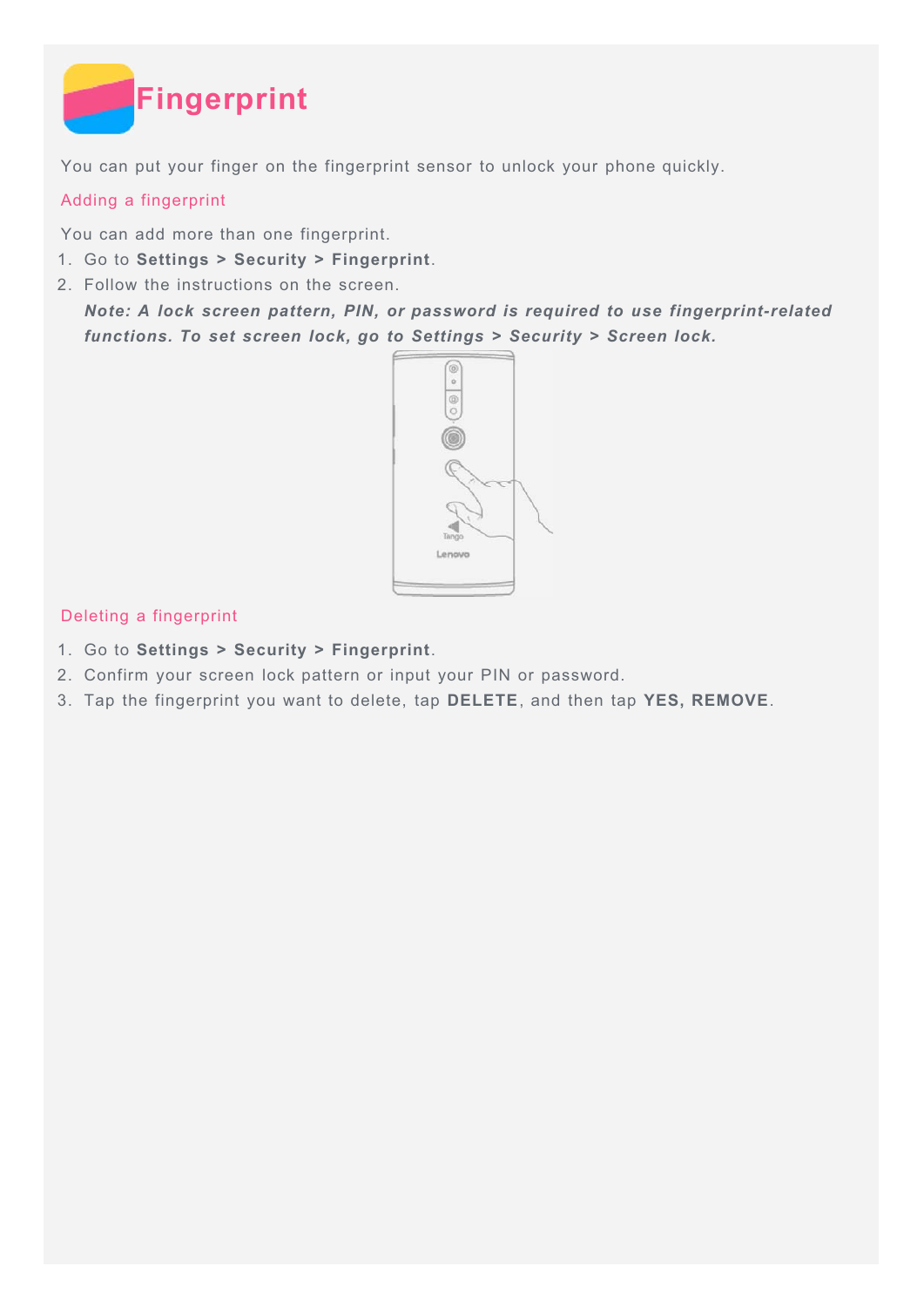

## Camera basics

You can use the **Camera** app to take photos and record videos.

 $\cdot$  Tap  $\bigcirc$  to take a photo.



- $\bullet$  Tap  $\bigodot$  to record a video, you'd better choose a landscape mode to better experience Dolby Atmos.
- Tap the photo or video thumbnail to view the photo or video in the **Photos** app. For more information, see [Photos.](#page-14-0)
- $\cdot$  Tap  $\overline{1}$  to configure the other camera settings.
- $\bullet$  Tap  $\overline{\mathcal{H}}$  to choose different flash modes.
- Tap  $H\ddot{\otimes}R$  to use HDR (High Dynamic Range).
- Tap  $\mathbb G$  to switch between the front-facing camera and the rear-facing camera.
- $\cdot$  Tap  $\overline{\mathfrak{m}}$  to access camera mode.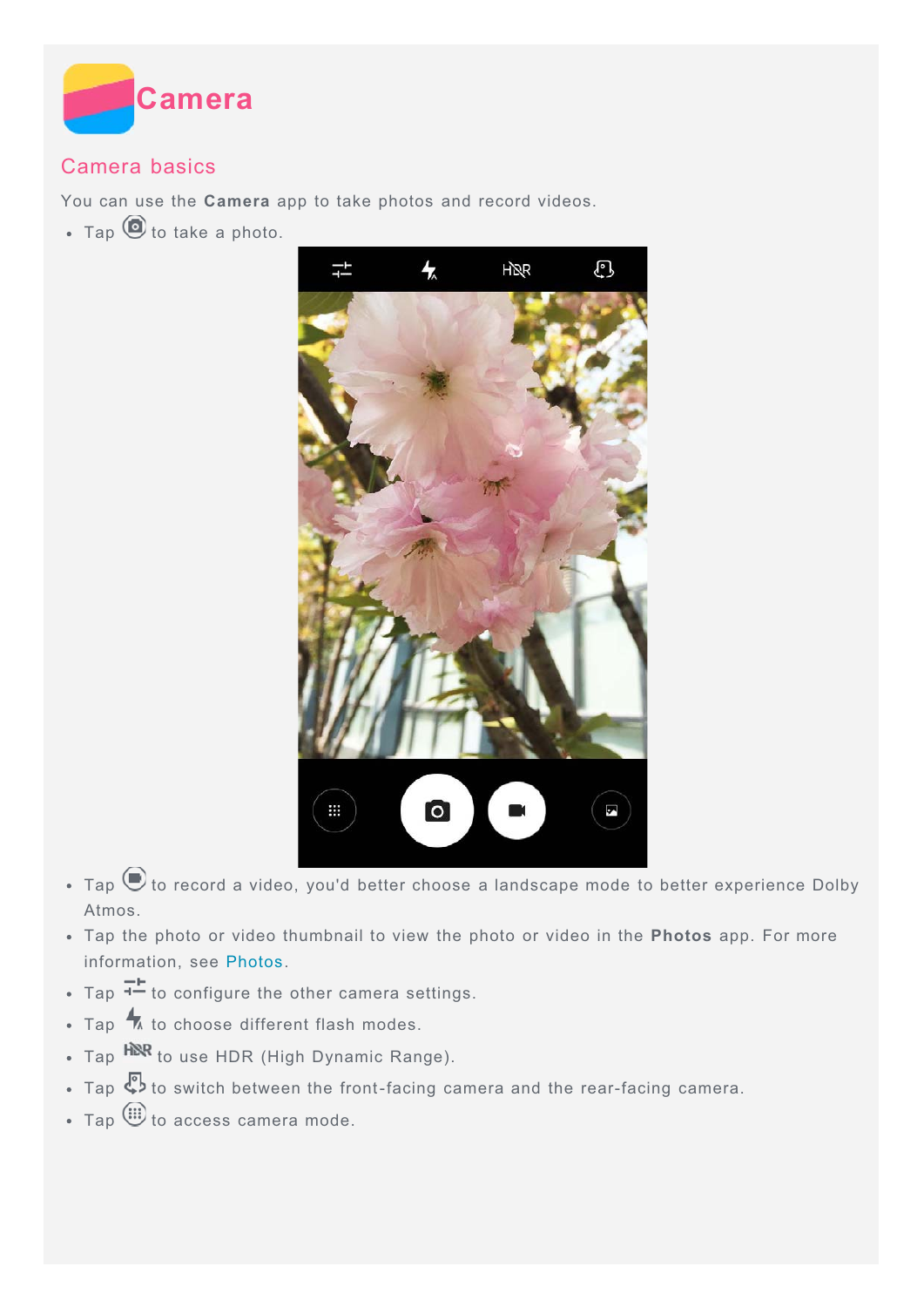| $\bullet$           | AR       |
|---------------------|----------|
|                     |          |
| Capture             | AR       |
| G                   | 8        |
| <b>Group Selfie</b> | Panorama |
| Ÿ<br>Night          |          |
|                     |          |
|                     |          |
|                     |          |

• Tap AR to get into AR mode, tap the circular image on the left, insert animated virtual objects into your photos and videos. For best results, please aim camera directly at a flat surface. You can choose a cat, a dog, a dinosaur or a fairy; choose one of your favorite then tap  $AR$  to take a photo.

## Taking a screenshot

Press and hold the On/Off button and the volume down button at the same time to take a screenshot.

By default, the screenshots are stored in your phone's internal storage. To view the screenshots, do one of the following:

- Open the **Photos** app and find the **Screenshot** album.
- Open the **File Manager** app and go to the **Internal Storage > Images > Screenshots** folder.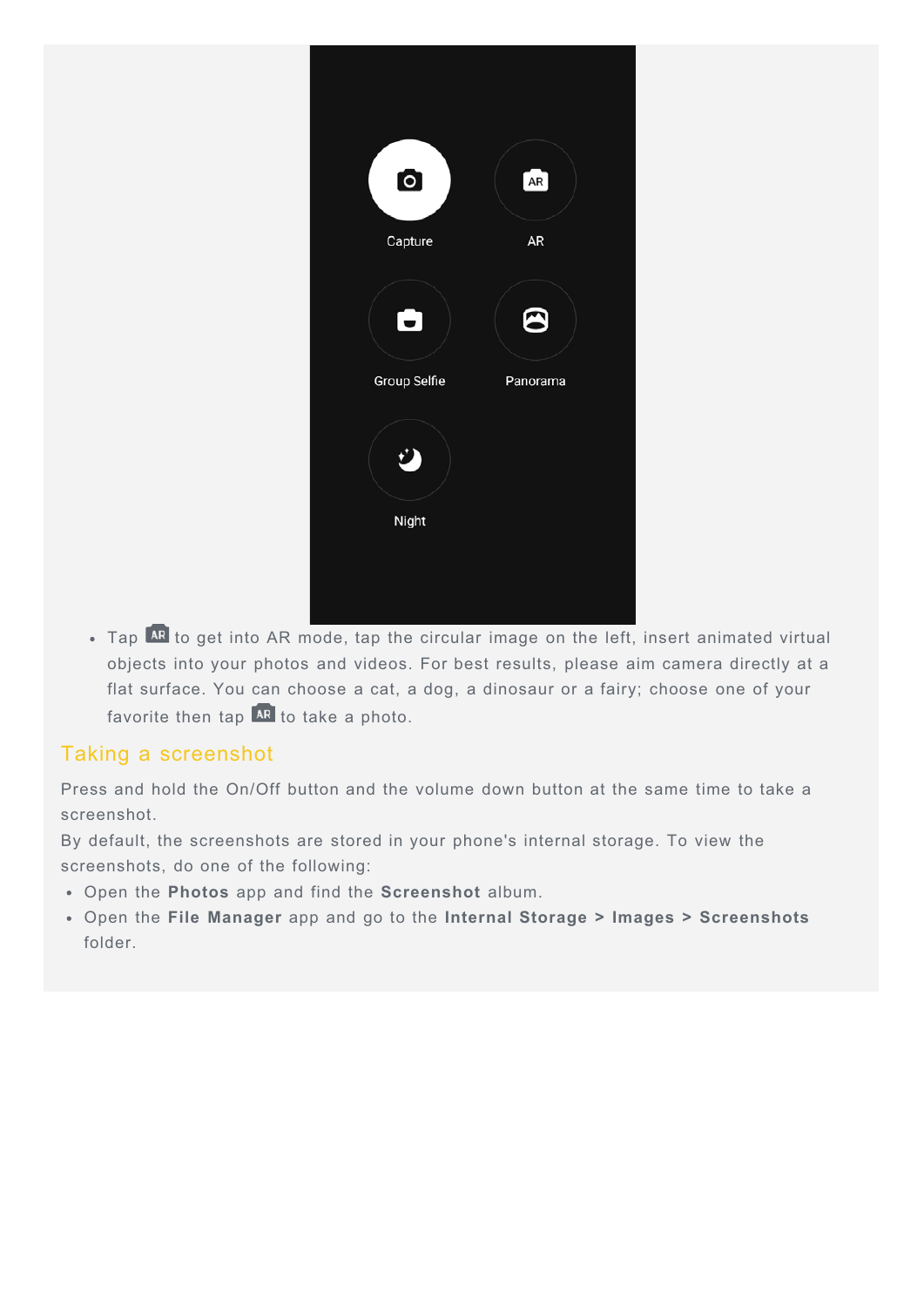<span id="page-14-0"></span>

## Viewing photos and videos

- 1. Open the **Photos** app.
- 2. Tap an album.
- 3. Tap a photo or video to view it in full screen mode.
- 4. Do any of the following:
	- To see the next or previous photo or video, swipe left or right.
	- To view a video, tap a image with  $\bigcirc$  sign.

## Sharing photos and videos

When you are viewing a photo or video, tap  $\leq$ , and then select a sharing channel such as **Gmail** or **Bluetooth** to share the photo or video with others.

If you want to share multiple photos and videos at the same time, do all of the following:

- 1. Open the **Photos** app.
- 2. When viewing a group of photos or videos, press and hold the photo or video that you want to share until it is selected.
- 3. Tap more items.
- 4. Tap  $\leq$ , and then select a sharing channel.

## Deleting photos and videos

When you are viewing a photo or video, tap  $\blacksquare$  to delete.

If you want to delete multiple photos and videos at the same time, do all of the following:

- 1. Open the **Photos** app.
- 2. When viewing a group of photos or videos, press and hold the photo or video that you want to delete until it is selected.
- 3. Tap more items.
- $4.$  Tap  $\div$  > Delete.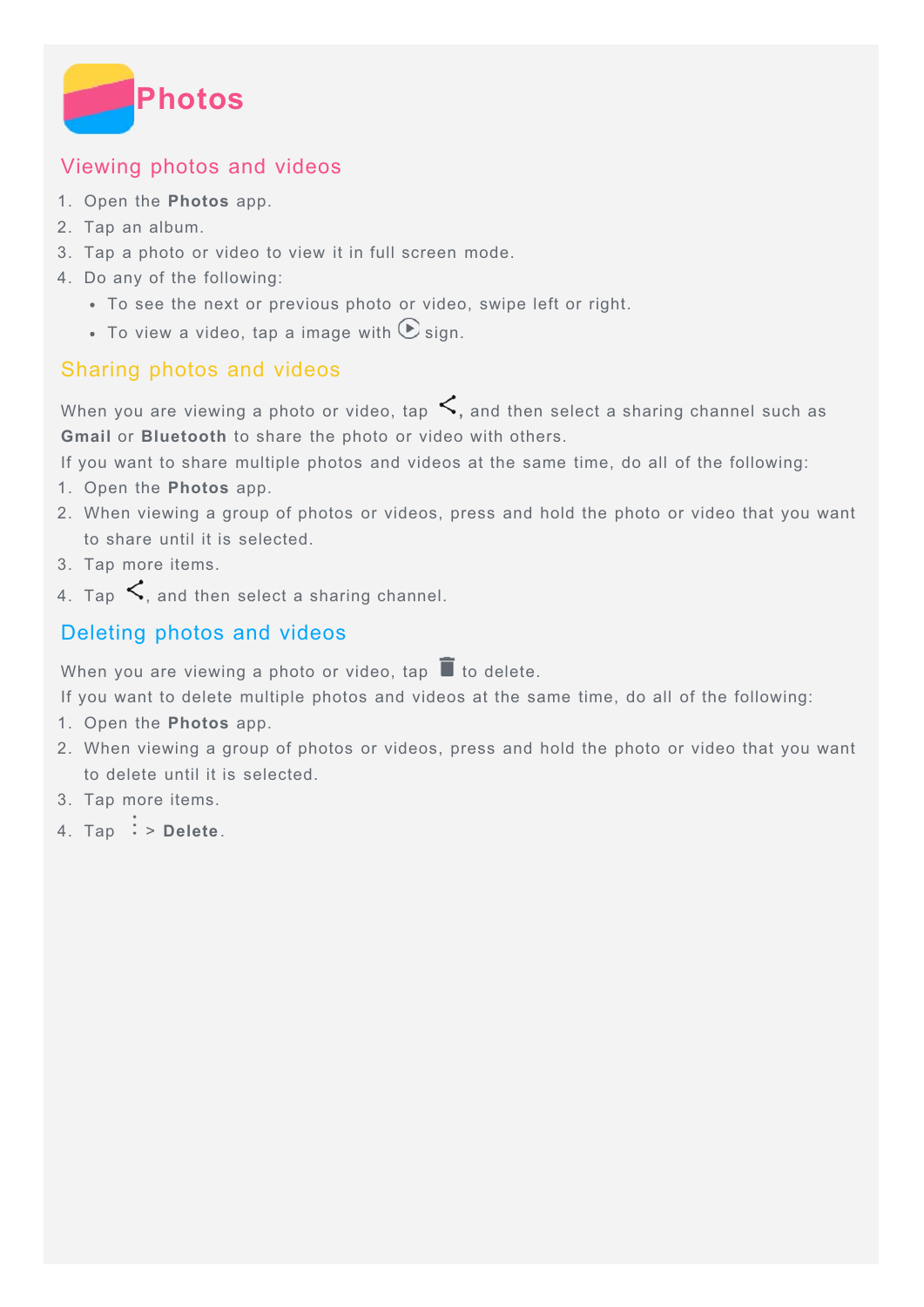<span id="page-15-0"></span>

## WLAN connection

#### Turning the WLAN connection on or off

Do one of the following:

- Go to the Quick Settings panel, and then tap the **WLAN** switch to turn the WLAN connection on or off.
- Go to **Settings > WLAN** , and then tap the **On** or **Off** switch to turn the WLAN connection on or off.

*Note: When you turn on the WLAN connection, a list of detected WLAN hotspots appears. If the WLAN hotspot that you want to connect to is not listed, tap > Refresh to manually scan for WLAN hotspots or tap : > Add network to manually add the WLAN hotspot.*

#### Connecting to a WLAN network

- 1. Turn on the WLAN connection and check the list of available WLAN hotspots. *Note: You need to have some valid WLAN hotspots to connect to.*
- 2. Tap the WLAN hotspot that you want to connect to.
- 3. If you selected a secured network, enter your login name and password, and then tap **CONNECT**.

## Data connection

#### Turning the data connection on or off

Do one of the following:

- Go to the Quick Settings panel, tap the **Data usage** switch.
- Go to **Settings > SIM Management > Mobile data,** and then select CARD1 (or CARD2).

*Note: You need a valid SIM card with a data service. If you do not have one, contact your carrier.*

#### Selecting a SIM card for data connection

Your phone comes with dual SIM slots. Both slots support 4G/3G/2G data services, but you can enable only one SIM card for data connection at a time. To decide which SIM card to use for data connection, go to **Settings > SIM Management > Mobile data,** and then select a SIM card.

## Setting up a hotspot

You can use a WLAN hotspot to share an Internet connection with another phone or other devices.

- 1. Go to **Settings > More > Tethering & portable hotspot**.
- 2. Tap the **Portable WLAN hotspot** switch to turn it on.
	- *Note: You can also share a network via Bluetooth tethering or USB tethering.*
- 3. If this is your first time to turn on the WLAN hotspot, tap **Set up WLAN hotspot** to view or change the configuration information.

*Note: Tell your friends the Network SSID and password, and they can connect to your network.*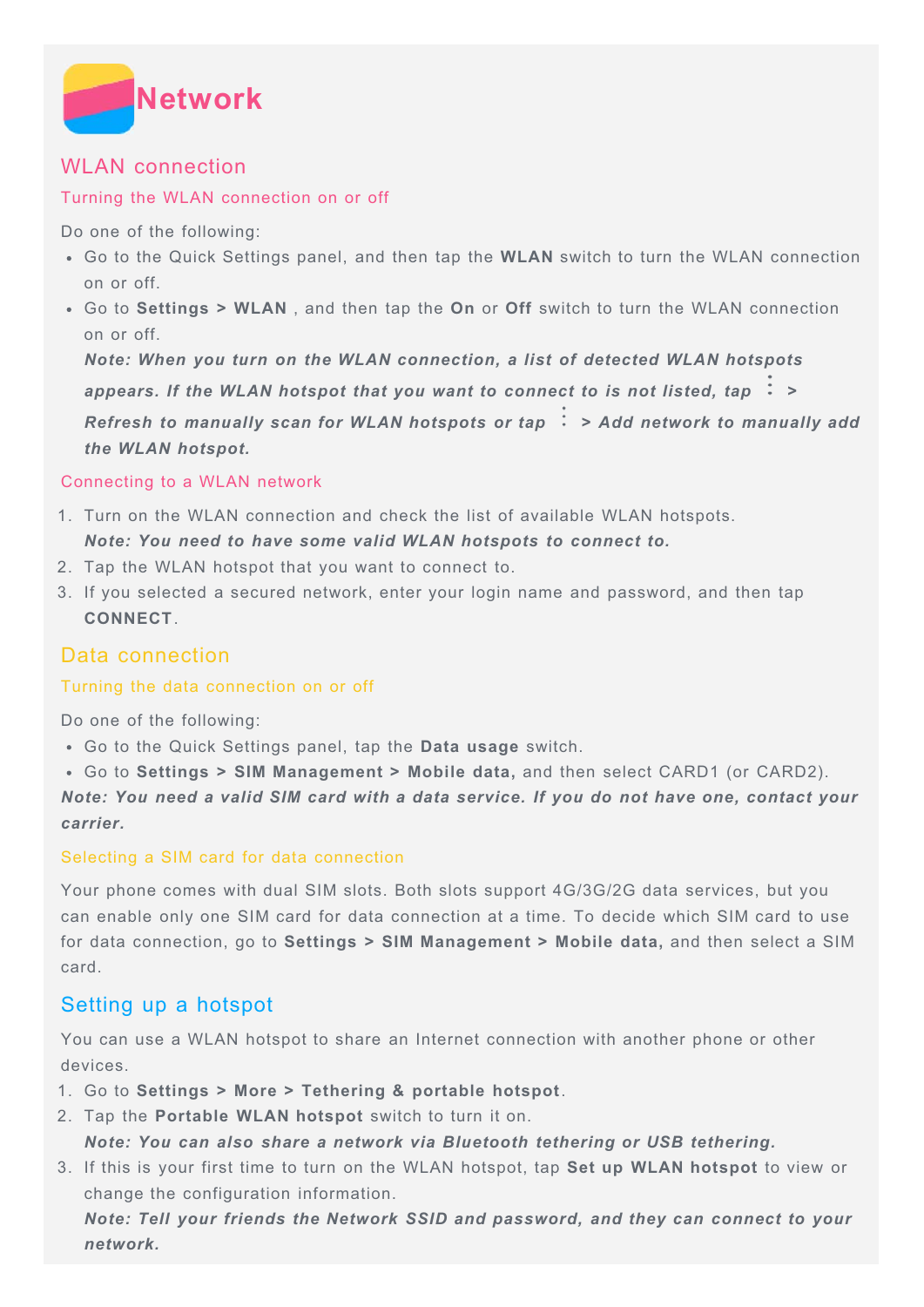

If your phone has been connected to a WLAN or a mobile network, you can use the **Chrome** app to surf the Internet. For more information about connecting to a WLAN or a mobile network, see [Network](#page-15-0).

## Visiting websites

- 1. Open the **Chrome** app.
- 2. Tap the address box, enter a website address or your search keywords, and then tap  $\Theta$ . *Tip: You do not need to enter a full website address with "http://" to access the website. For example, to visit http://www.lenovo.com, enter "www.lenovo.com" in the address box and tap*  $\Theta$ .
- 3. When viewing a web page, do any of the following:
	- $\cdot$  Tap  $\colon S \times C$  to refresh the current page.
	- Tap the Back button to return to the previous webpage.
	- Tap  $\colon$  > New tab to add a new webpage tab.
	- Tap the number, for example  $\Box$  on the right side of the address bar to check the recent webpage.
	- Press and hold an image on the web page, and then tap **Save image** to save the image into your phone's internal storage.

## Adding a bookmark

When viewing a web page that you want to bookmark, tap  $\div$  >  $\hat{\times}$ . The next time you open the **Chrome** app, tap **> Bookmarks**, and then tap the bookmark to quickly access the web page.

## Clearing browser history

- 1. Open the **Chrome** app.
- 2. Tap  $\colon$  > History.
- 3. Tap **CLEAR BROWSING DATA**.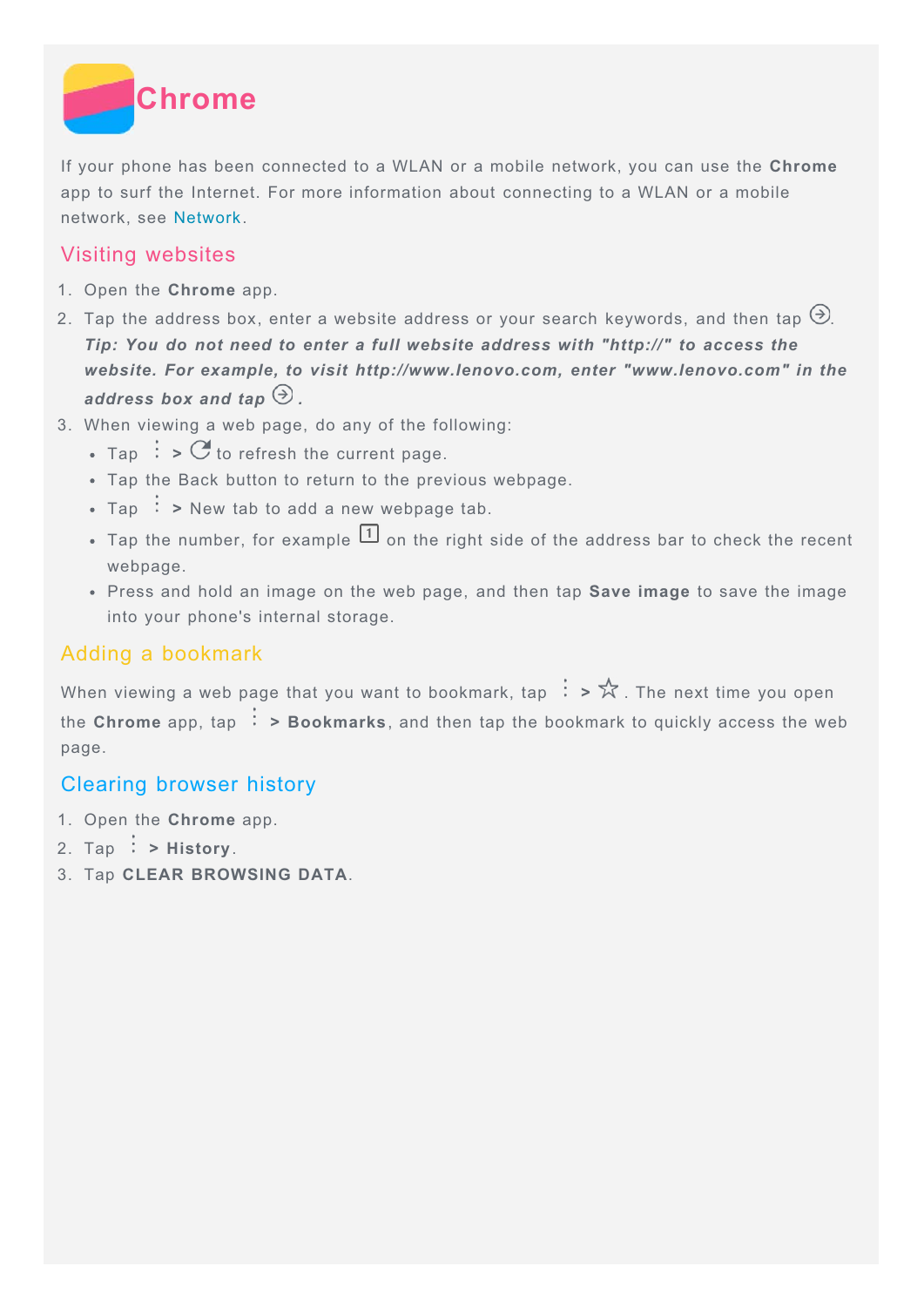<span id="page-17-0"></span>

## Setting the date and time

#### 1. Go to **Settings > Date & time**.

- 2. Do any of the following:
	- To use the network date and time, tap the **Automatic date & time** to appear the options, tap the desired item.
	- To set the date and time manually, select **off** on **Automatic date & time** options, and then tap **Set date** and **Set time** respectively.
	- To use the network time zone, turn the **Automatic time zone** switch on.
	- To set the time zone manually, turn the **Automatic time zone** switch off, tap **Select time zone**, and then choose a time zone.
	- To switch between the 24-hour and 12-hour formats, turn the **Use 24-hour format** switch on or off.

## Setting the language

- 1. Go to **Settings > Language & input > Language**.
- 2. Select the display language that you want to use.

#### Setting a screen lock

Go to **Settings > Security > Screen lock** to select a screen lock option and set up the screen lock.

## Enabling app installation

Before you install apps that you downloaded from unknown sources, do all of the following:

- 1. Go to **Settings > Security**.
- 2. Tap the **Unknown sources** switch to turn it on.

## Setting the ringtone

You can define the default ringtone for incoming calls, messages, and notifications. You can also adjust the volume for each sound type.

Go to **Settings > Notifications and sounds > Default notification ringtone** or **Phone ringtone**.

#### Performing a factory reset

- 1. Go to **Settings > Backup & reset > Factory data reset**.
- 2. Tap **RESET PHONE.**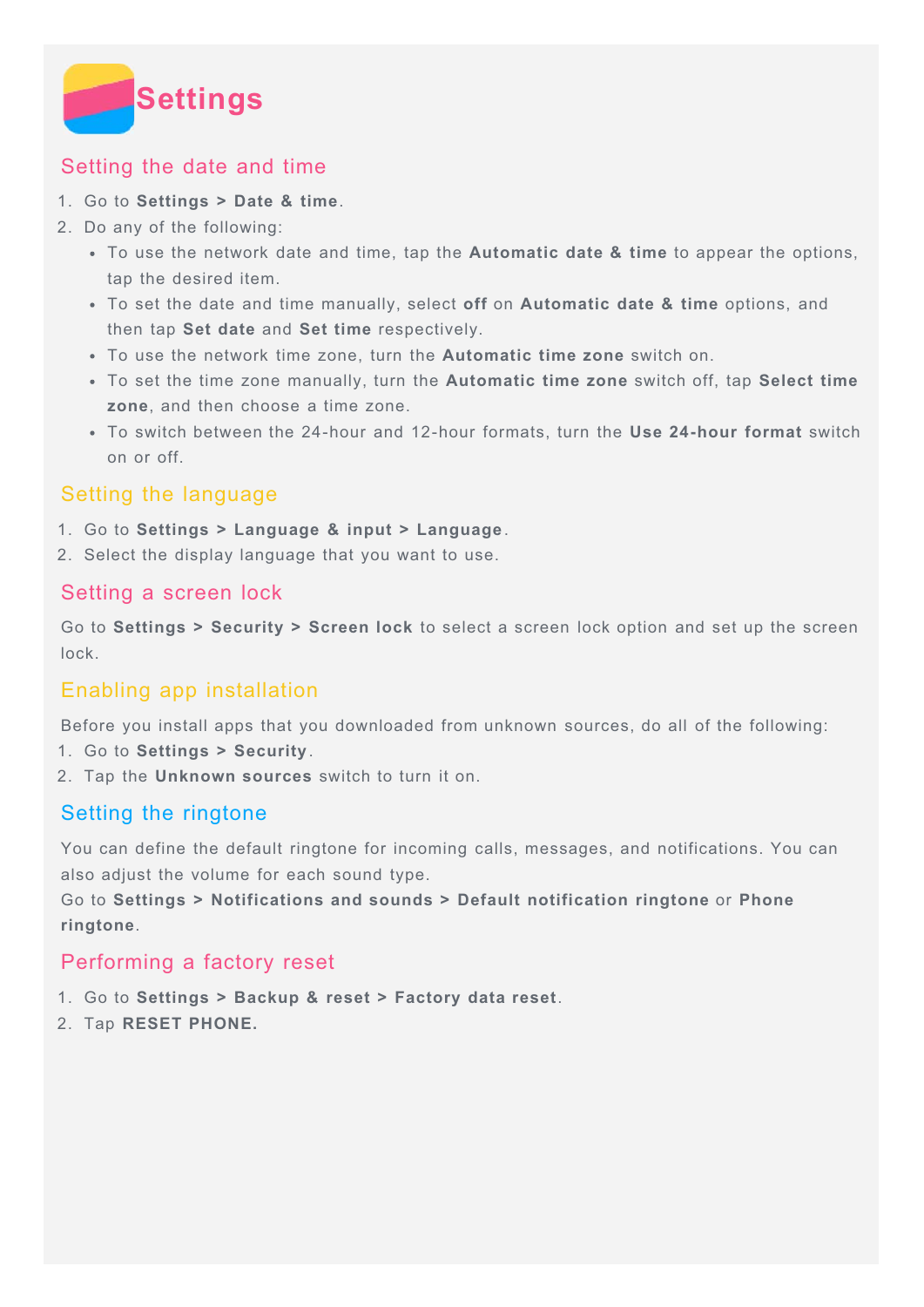<span id="page-18-0"></span>

## Important safety and handling information

To avoid personal injury, property damage, or accidental damage to the product, read all of the information in this section before using the product.

#### Handle your device with care

Do not drop, bend, or puncture your device; do not insert foreign objects into or place heavy objects on your device. Sensitive components inside might become damaged.

Your device screen is made of glass. The glass might break if the device is dropped on a hard surface, is subjected to a high impact, or is crushed by a heavy object. If the glass chips or cracks, do not touch the broken glass or attempt to remove it from the device. Stop using the device immediately and contact Lenovo technical support for repair, replacement, or disposal information.

When using your device, keep it away from hot or high-voltage environments, such as electrical appliances, electrical heating equipment, or electrical cooking equipment. Use your device only in the temperature range of 0°C (32°F) to 40°C (104°F) (storage -20°C (-4°F) to 60 °C (140°F)) to avoid damage.

Don't expose your device to water, rain, extreme humidity, sweat or other liquids.

#### Do not disassemble or modify your device

Your device is a sealed unit. There are no end-user serviceable parts inside. All internal repairs must be done by a Lenovo-authorized repair facility or a Lenovo-authorized technician. Attempting to open or modify your device will void the warranty.

#### Built-in rechargeable battery notice

Do not attempt to replace the internal rechargeable lithium ion battery. There is risk of explosion if the battery is replaced with an incorrect type. Contact Lenovo Support for factory replacement.

#### Plastic bag notice

#### **DANGER:**

**Plastic bags can be dangerous. Keep plastic bags away from babies and children to avoid danger of suffocation.**

#### Adapter information

#### **Prevent your device and AC adapter from getting wet.**

Do not immerse your device in water or leave your device in a location where it can come into contact with water or other liquids.

#### **Use approved charging methods only.**

You can use any of the following charging methods to safely recharge the internal battery of your device:

| <b>Charging method</b>     | Display on                                        | Display off |
|----------------------------|---------------------------------------------------|-------------|
| AC adapter                 | Supported, but the battery will<br>charge slowly. | Supported   |
| USB connection between the |                                                   |             |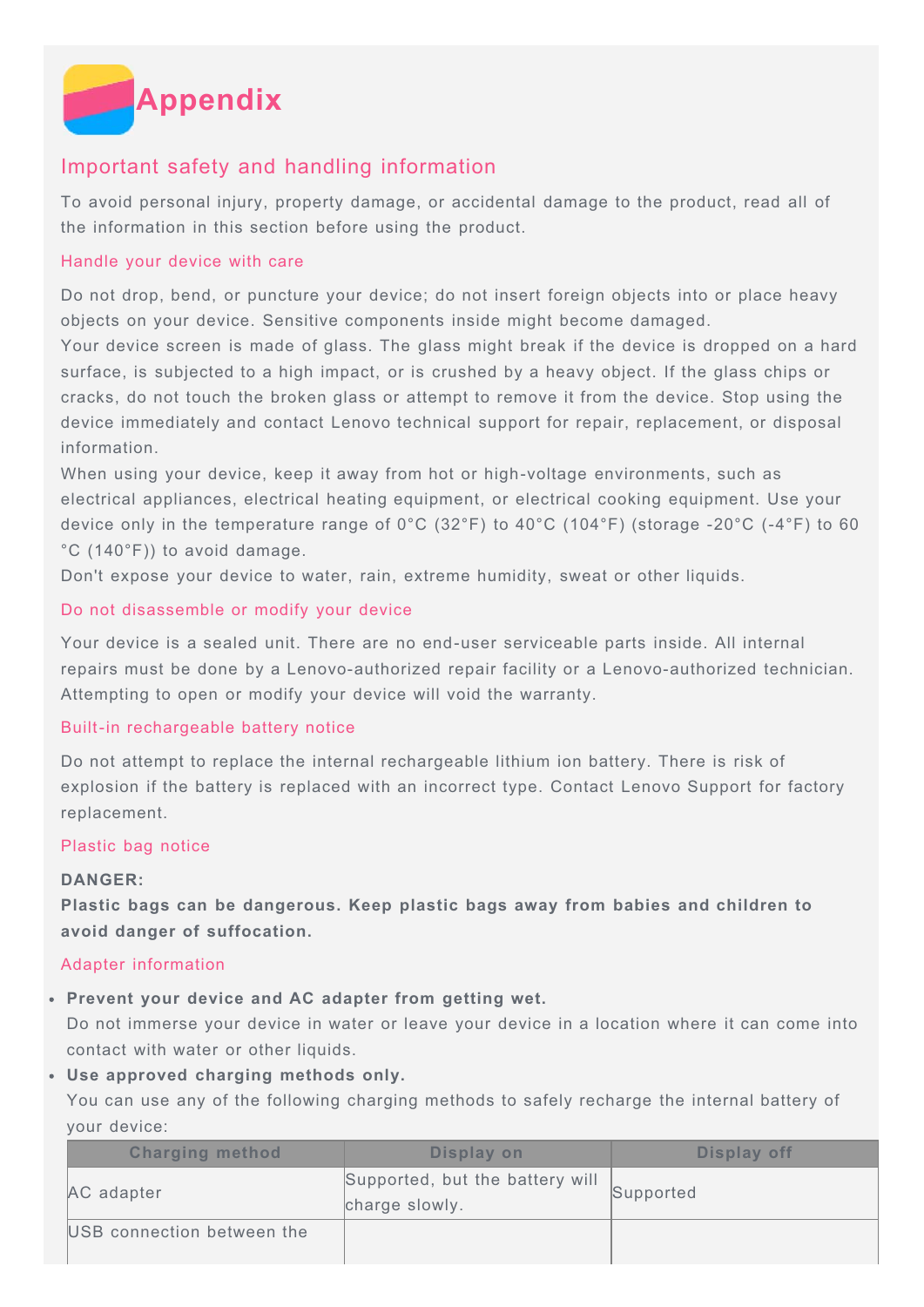| Notes:                                     |                                                |                                 |
|--------------------------------------------|------------------------------------------------|---------------------------------|
| of USB 2.0 or higher.                      |                                                |                                 |
| be connected to a USB interface            |                                                |                                 |
| 2.0 standards. The device must than usual. |                                                |                                 |
| device that complies with USB              | battery will charge more slowly charge slowly. |                                 |
| personal computer or other                 | power consumption and the                      | Supported, but the battery will |
| and a USB connector on a                   | Supported, but will compensate                 |                                 |
| DC-in connector on the device              |                                                |                                 |

Display on: Device on

Display off: Device off or in screen lock mode

Charging devices might become warm during normal use. Ensure that you have adequate ventilation around the charging device. Unplug the charging device if any of the following occurs:

- The charging device has been exposed to rain, liquid, or excessive moisture.
- The charging device shows signs of physical damage.
- You want to clean the charging device.

#### **Warning:**

**Lenovo is not responsible for the performance or safety of products not manufactured or approved by Lenovo. Use only approved Lenovo ac adapters and batteries.**

#### Caution about high volume usage

Warning exposure to loud noise from any source for extended periods of time may affect your hearing. The louder the sound,the less time is required before your hearing could be affected. To protect your hearing:

- Limit the amount of time you use headsets or headphones at high volume.
- Avoid turning up the volume to block out noisy surroundings.
- Turn the volume down if you can't hear people speaking near you.

If you experience hearing discomfort, including the sensation of pressure or fulless in your ears, ringing in your ears or muffled speech, you should stop listening to the device through your headset or headphones and have your hearing checked.



#### Take care when using your device in a motor vehicle or on a bicycle

Always prioritize your safety and the safety of others. Follow the law. Local laws and regulations might govern how you can use mobile electronic devices, such as your device, while you drive a motor vehicle or ride a bicycle.

#### Dispose according to local laws and regulations

When your device reaches the end of its useful life, do not crush, incinerate, immerse in water, or dispose of your device in any manner contrary to local laws and regulations. Some internal parts contain substances that can explode, leak, or have an adverse environmental effects if disposed of incorrectly.

See "Recycling and environmental information" for additional information.

#### Keep your device and accessories away from small children

Your device contains small parts that can be a choking hazard to small children. Additionally, the glass screen can break or crack if dropped on or thrown against a hard surface.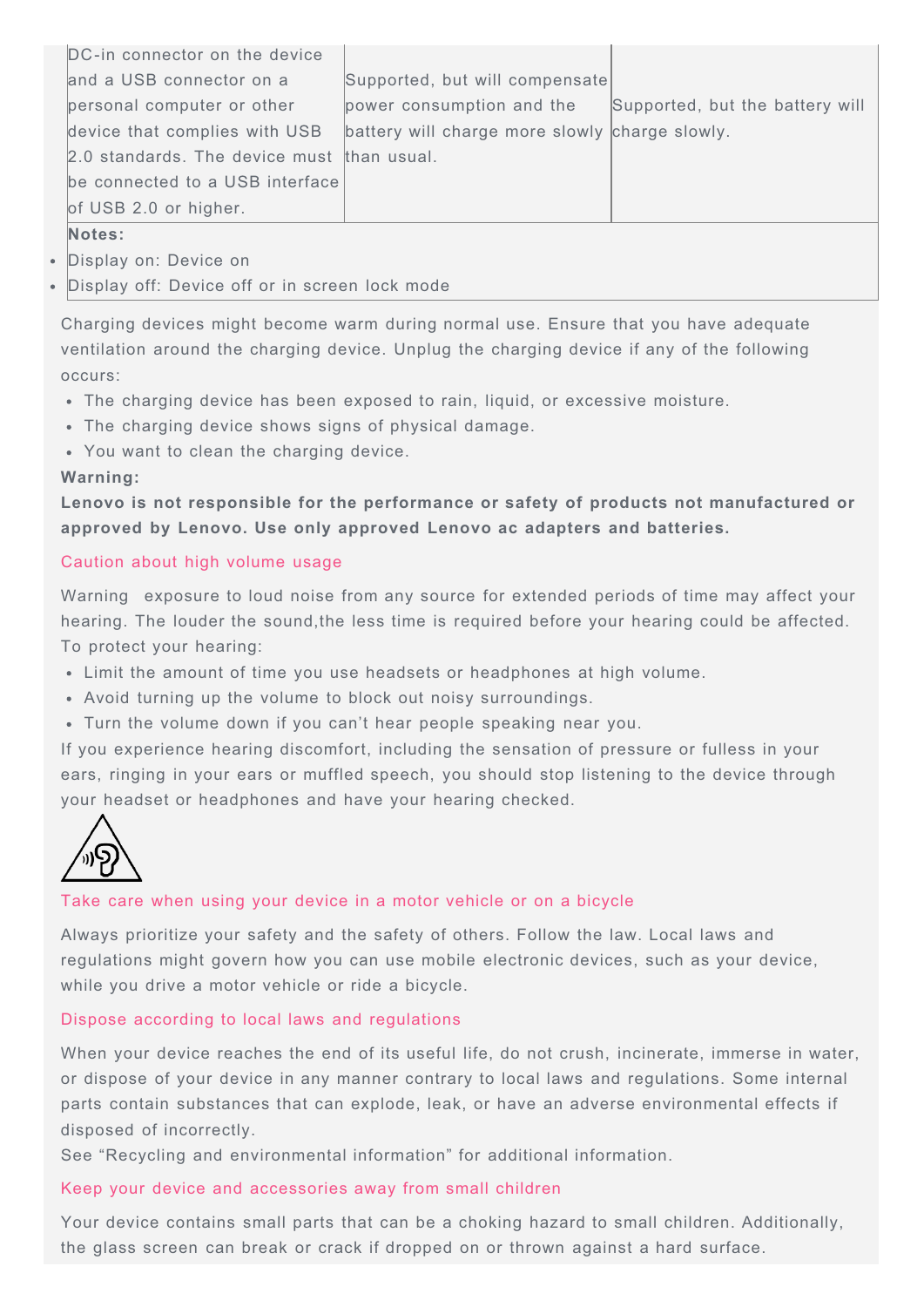#### Protect your data and software

Do not delete unknown files or change the name of files or directories that were not created by you; otherwise, your device software might fail to work.

Be aware that accessing network resources can leave your device vulnerable to computer viruses, hackers, spyware, and other malicious activities that might damage your device, software, or data. It is your responsibility to ensure that you have adequate protection in the form of firewalls, antivirus software, and anti-spyware software and keep such software up to date.

Keep electrical appliances away from your device. These include electric fans, radios, highpowered speakers, air-conditioners, and microwave ovens. The strong magnetic fields generated by electrical appliances can damage the screen and the data on the device.

#### Be aware of heat generated by your device

When your device is turned on or the battery is charging, some parts might become hot. The temperature that they reach depends on the amount of system activity and the battery charge level. Extended contact with your body, even through clothing, could cause discomfort or even a skin burn. Avoid keeping your hands, your lap, or any other part of your body in contact with a hot section of the device for any extended time.

#### Polyvinyl Chloride (PVC) cable and cord notice

WARNING: Handling the cord on this product or cords associated with accessories sold with this product will expose you to lead, a chemical known to the State of California to cause cancer, and birth defects or other reproductive harm. Wash hands after handling.

#### Explosive atmospheres

Do not charge or use the Lenovo Phone in any area with a potentially explosive atmosphere, such as at a fueling area, or in areas where the air contains chemicals or particles (such as grain, dust, or metal powders). Obey all signs and instructions.

#### Radio frequency interference

Observe signs and notices that prohibit or restrict the use of mobile phones (for example, in healthcare facilities or blasting areas). Although the Lenovo Phone is designed, tested, and manufactured to comply with regulations governing radio frequency emissions, such emissions from the Lenovo Phone can negatively affect the operation of other electronic equipment, causing them to malfunction. Turn off the Lenovo Phone or use Airplane Mode to turn off the Lenovo Phone wireless transmitters when use is prohibited, such as while traveling in aircraft, or when asked to do so by authorities.

#### Medical devices

The Lenovo Phone contains radios that emit electromagnetic fields. These electromagnetic fields may interfere with pacemakers or other medical devices. If you wear a pacemaker, maintain at least 15 cm (6 inches) of separation between your pacemaker and the Lenovo Phone. If you suspect the Lenovo Phone is interfering with your pacemaker or any other medical device, stop using the Lenovo Phone and consult your physician for information specific to your medical device.

#### Laser class label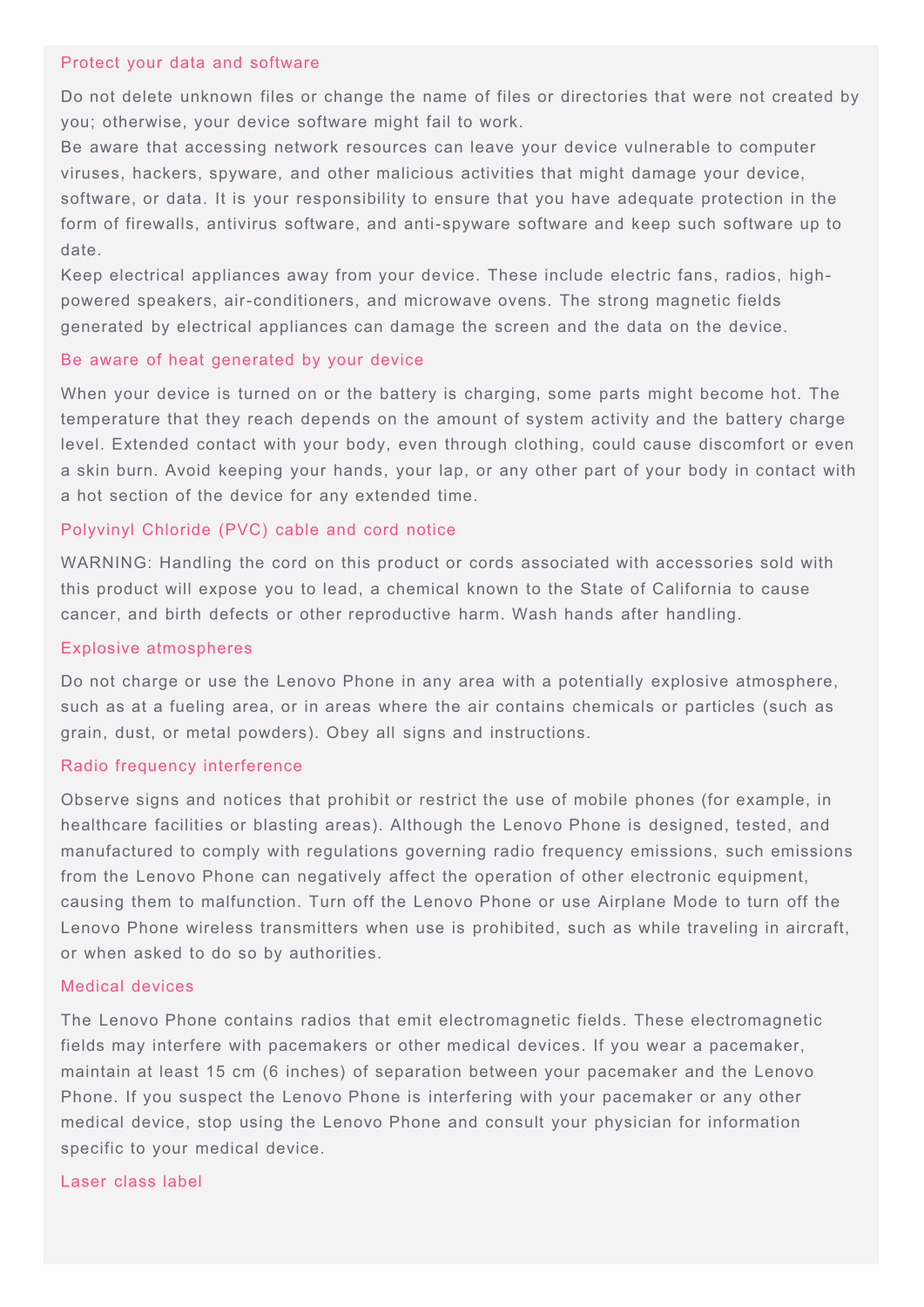Laser class label in user manual:



## Electronic emission notices

#### The following chapters are for Lenovo PB2-690Y model:

#### FCC Compliance Statement

This equipment has been tested and found to comply with the limits for a Class B digital device, pursuant to Part 15 of the FCC Rules. These limits are designed to provide reasonable protection against harmful interference in a residential installation. This equipment generates, uses, and can radiate radio frequency energy and, if not installed and used in accordance with the instructions, may cause harmful interference to radio communications. However, there is no guarantee that interference will not occur in a particular installation. If this equipment does cause harmful interference to radio or television reception, which can be determined by turning the equipment off and on, the user is encouraged to try to correct the interference by one or more of the following measures:

- Reorient or relocate the receiving antenna.
- Increase the separation between the equipment and receiver.
- Connect the equipment into an outlet on a circuit different from that to which the receiver is connected.
- Consult an authorized dealer or service representative for help.

Lenovo is not responsible for any radio or television interference caused by unauthorized changes or modifications to this equipment. Unauthorized changes or modifications could void the user's authority to operate the equipment.

This device complies with Part 15 of the FCC Rules. Operation is subject to the following two conditions: (1) this device may not cause harmful interference, and (2) this device must accept any interference received, including interference that may cause undesired operation. Responsible Party:

Lenovo (United States) Incorporated 1009 Think Place - Building One Morrisville, NC 27560 Telephone: 1-919-294-5900

#### IC Caution

This device complies with Industry Canada license-exempt RSS standard(s). Operation is subject to the following two conditions:

(1) This device may not cause interference, and

(2) this device must accept any interference, including interference that may cause undesired operation of the device.

Le présent appareil est conforme aux CNR d'Industrie Canada applicables aux appareils radio exempts de licence. L'exploitation est autorisée aux deux conditions suivantes:

(1) l'appareil ne doit pas produire de brouillage, et

(2) l'utilisateur de l'appareil doit accepter tout brouillage radioélectrique subi, même si le brouillage est susceptible d'en

The following chapters are for Lenovo PB2-690M: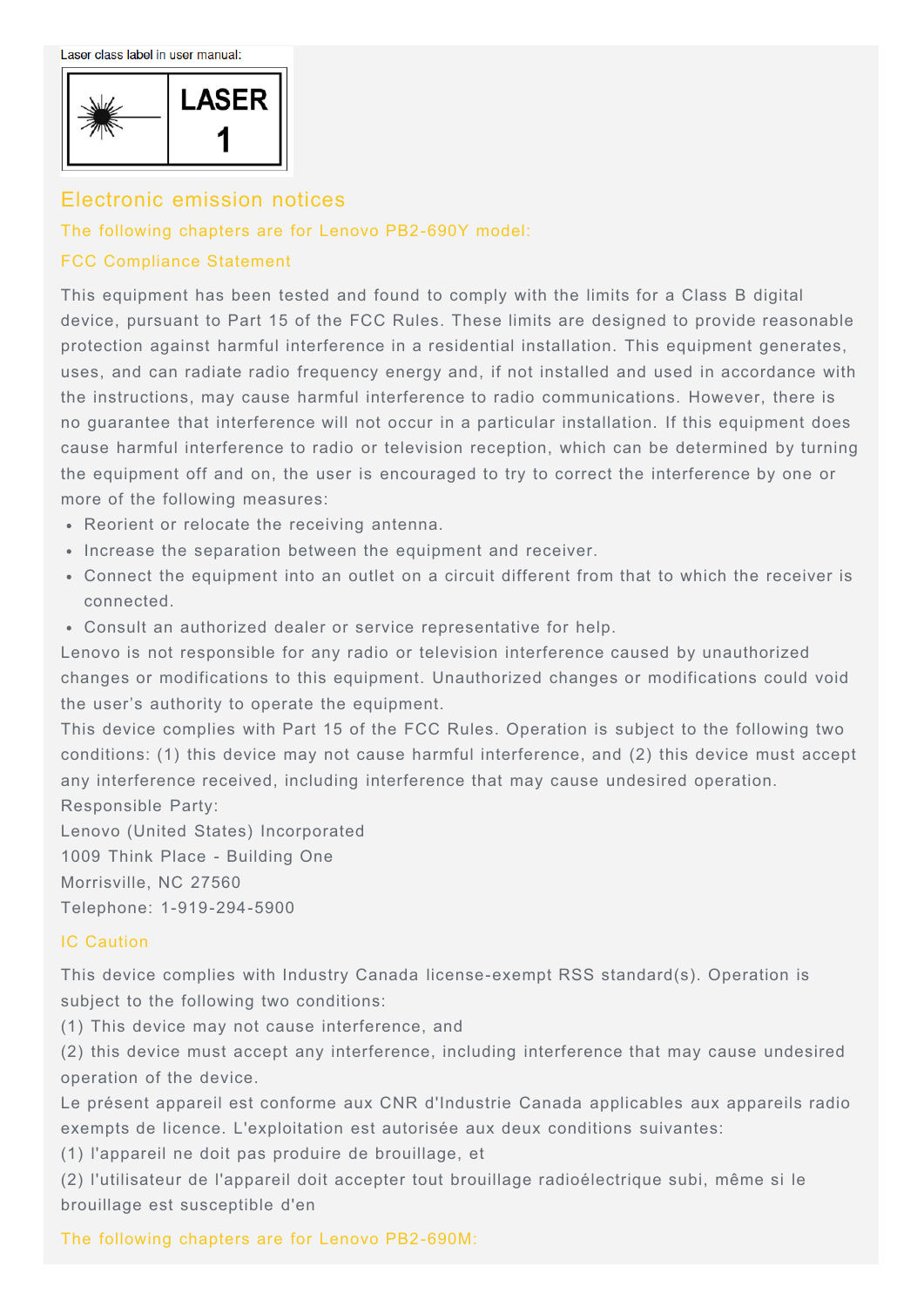#### European Union-Compliance to the Electromagnetic Compatibility Directive

This product is in conformity with all the requirements and essential norms that apply to European Council Directive 1999/5/EC. European Council Directive 1999/5/EC remains in force during the transition period of European Council Directive 2014/53/EU, until June 12, 2017. Lenovo cannot accept responsibility for any failure to satisfy the protection requirements resulting from a non-recommended modification of the product, including the installation of option cards from other manufacturers. This product has been tested and found to comply with the limits for Class B Information Technology Equipment according to European Standard EN 55022. The limits for Class B equipment were derived for typical residential environments to provide reasonable protection against interference with licensed communication devices. **EU contact: Lenovo, Einsteinova 21, 851 01 Bratislava, Slovakia**

#### German Class B compliance statement

#### **Deutschsprachiger EU Hinweis:**

Hinweis für Geräte der Klasse B EU-Richtlinie zur Elektromagnetischen Verträglichkeit Dieses Produkt entspricht den Schutzanforderungen der EU-Richtlinie 2014/30/EU (früher 2004/108/EC) zur Angleichung der Rechtsvorschriften über die elektromagnetische Verträglichkeit in den EU-Mitgliedsstaaten und hält die Grenzwerte der Klasse B der Norm gemäß Richtlinie. Um dieses sicherzustellen, sind die Geräte wie in den Handbüchern beschrieben zu installieren und zu betreiben. Des Weiteren dürfen auch nur von der Lenovo empfohlene Kabel angeschlossen werden. Lenovo übernimmt keine Verantwortung für die Einhaltung der Schutzanforderungen, wenn das Produkt ohne Zustimmung der Lenovo verändert bzw. wenn Erweiterungskomponenten von Fremdherstellern ohne Empfehlung der Lenovo gesteckt/eingebaut werden.

#### **Deutschland:**

Einhaltung des Gesetzes über die elektromagnetische Verträglichkeit von Betriebsmitteln Dieses Produkt entspricht dem "Gesetz über die elektromagnetische Verträglichkeit von Betriebsmitteln" EMVG (früher "Gesetz über die elektromagnetische Verträglichkeit von Geräten"). Dies ist die Umsetzung der EMV EU-Richtlinie 2014/30/EU (früher 2004/108/EWG) in der Bundesrepublik Deutschland.

Zulassungsbescheinigung laut dem Deutschen Gesetz über die elektromagnetische Verträglichkeit von Betriebsmitteln, EMVG vom 20. Juli 2007 (früher Gesetz über die elektromagnetische Verträglichkeit von Geräten), bzw. der EMV EU Richtlinie 2014/30/EU (früher 2004/108/EC), für Geräte der Klasse B.

Dieses Gerät ist berechtigt, in Übereinstimmung mit dem Deutschen EMVG das EG-Konformitätszeichen - CE - zu führen. Verantwortlich für die Konformitätserklärung nach Paragraf 5 des EMVG ist die Lenovo (Deutschland) GmbH, Meitnerstr. 9, D-70563 Stuttgart. Informationen in Hinsicht EMVG Paragraf 4 Abs. (1) 4:

Das Gerät erfüllt die Schutzanforderungen nach EN 55024 und EN 55022 Klasse B.

#### Japanese VCCI Class B statement

この装置は、クラスB情報技術装置です。この装置は、家庭環境で使用することを目的としています が、この装置がラジオやテレビジョン受信機に近接して使用されると、受信障害を引き起こすことがあ ります。 取扱説明書に従って正しい取り扱いをして下さい。 VCCI-B

Japan compliance statement for products that connect to power mains rated at less than or equal to 20A per phase

日本の定格電流が 20A/相 以下の機器に対する高調波電流規制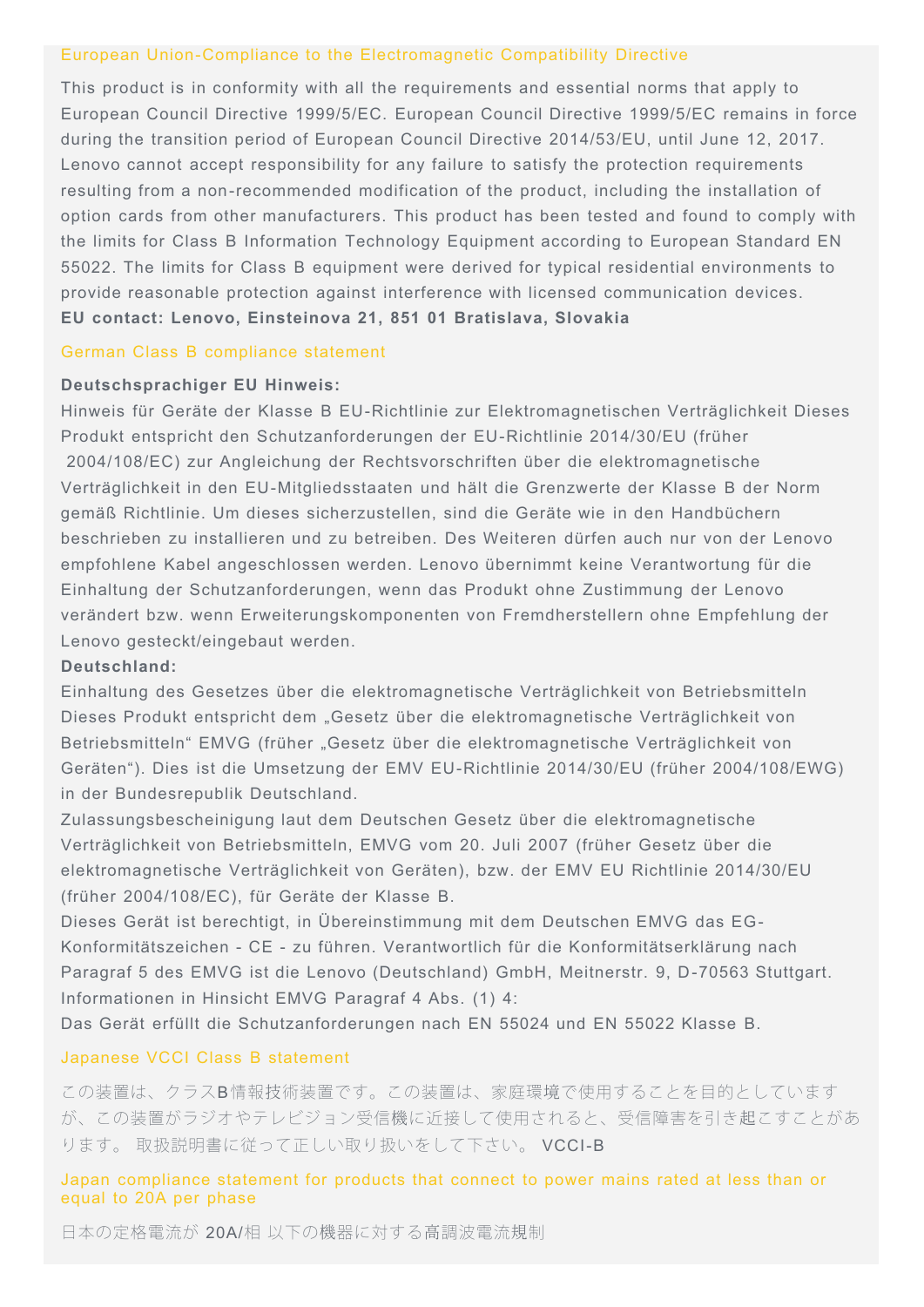## Environmental, recycling, and disposal information

#### General recycling statement

Lenovo encourages owners of information technology (IT) equipment to responsibly recycle their equipment when it is no longer needed. Lenovo offers a variety of programs and services to assist equipment owners in recycling their IT products. For information on recycling Lenovo products, go to http://www.lenovo.com/recycling.

#### The following chapter is for Lenovo PB2-690Y model:

**Battery recycling information for the United States and Canada**



US & Canada Only

**Energy efficiency mark**



#### Restriction of Hazardous Substances Directive (RoHS)

The latest environmental information about our products is available at http://www.lenovo.com/ecodeclaration.

#### **European Union**

This Lenovo product, with included parts (cables, cords, and so on) meets the requirements of Directive 2011/65/EU on the restriction of the use of certain hazardous substances in electrical and electronic equipment ("RoHS recast" or "RoHS 2").

For more information about Lenovo worldwide compliance on RoHS, go to: http://www.lenovo.com/social\_responsibility/us/en/RoHS\_Communication.pdf

The following chapters are for Lenovo PB2-650M model:

#### Important battery and WEEE information



Batteries and electrical and electronic equipment marked with the symbol of a crossed-out wheeled bin may not be disposed as unsorted municipal waste. Batteries and waste of electrical and electronic equipment (WEEE) shall be treated separately using the collection framework available to customers for the return, recycling, and treatment of batteries and WEEE. When possible, remove and isolate batteries from WEEE prior to placing WEEE in the waste collection stream. Batteries are to be collected separately using the framework available for the return, recycling, and treatment of batteries and accumulators.

Country-specific information is available at http://www.lenovo.com/recycling.

#### Recycling information for Japan

Recycling and disposal information for Japan is available at http://www.lenovo.com/recycling/japan.

#### Recycling information for India

Recycling and disposal information for India is available at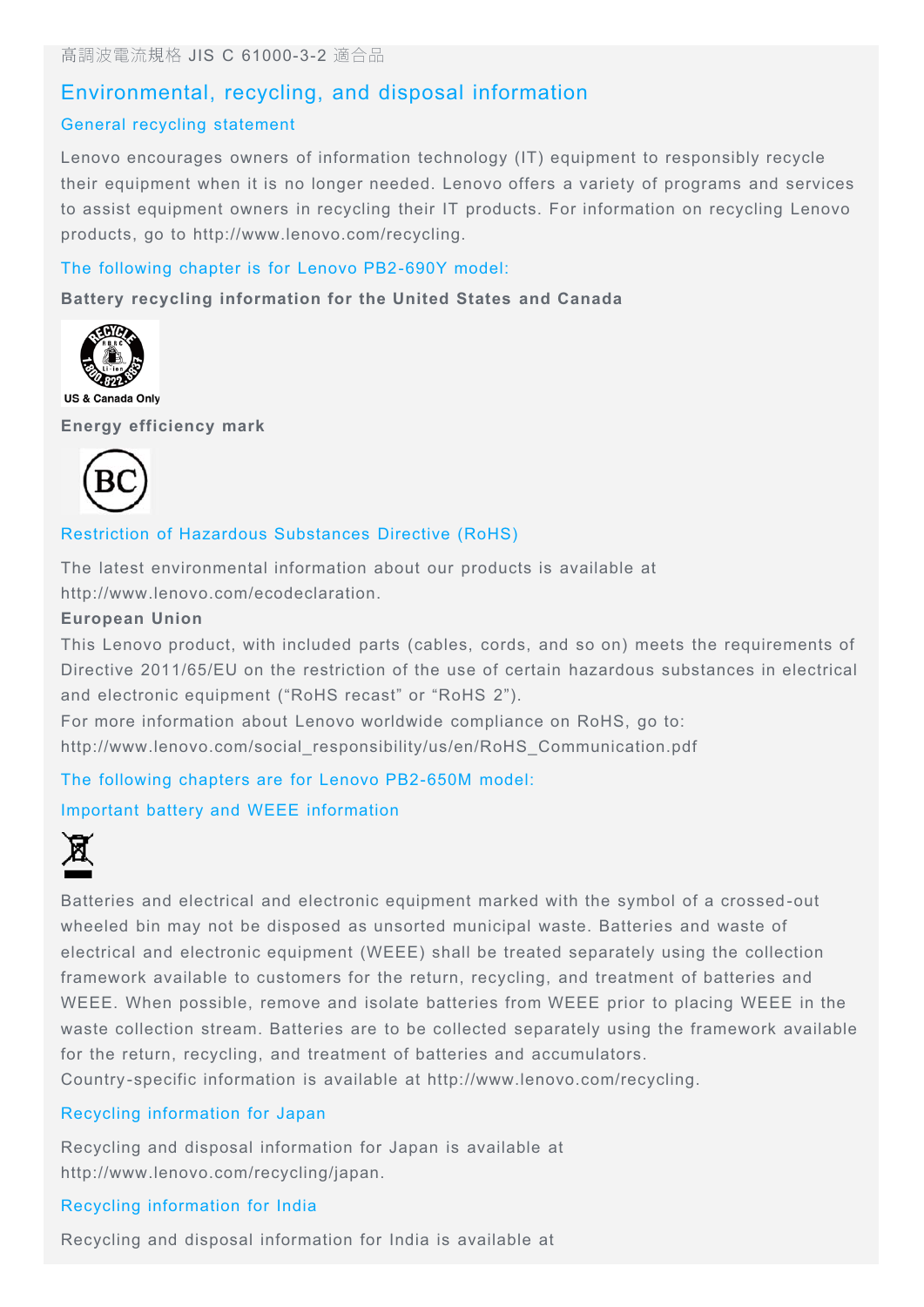http://www.lenovo.com/social\_responsibility/us/en/sustainability/ptb\_india.html.

#### Battery recycling marks

The battery recycling information of Taiwan



廢電池請同收 Battery recycling information for the European Union EU



Batteries or packaging for batteries are labeled in accordance with European Directive 2006/66/EC concerning batteries and accumulators and waste batteries and accumulators. The Directive determines the framework for the return and recycling of used batteries and accumulators as applicable throughout the European Union. This label is applied to various batteries to indicate that the battery is not to be thrown away, but rather reclaimed upon end of life per this Directive.

In accordance with the European Directive 2006/66/EC, batteries and accumulators are labeled to indicate that they are to be collected separately and recycled at end of life. The label on the battery may also include a chemical symbol for the metal concerned in the battery (Pb for lead, Hg for mercury, and Cd for cadmium). Users of batteries and accumulators must not dispose of batteries and accumulators as unsorted municipal waste, but use the collection framework available to customers for the return, recycling, and treatment of batteries and accumulators. Customer participation is important to minimize any potential effects of batteries and accumulators on the environment and human health due to the potential presence of hazardous substances. For proper collection and treatment, go to: http://www.lenovo.com/recycling

#### Restriction of Hazardous Substances Directive (RoHS)

#### **Turkey**

The Lenovo product meets the requirements of the Republic of Turkey Directive on the Restriction of the Use of Certain Hazardous Substances in Waste Electrical and Electronic Equipment (WEEE).

Türkiye AEEE Yönetmeliğine Uygunluk Beyanı

Bu Lenovo ürünü, T.C. Çevre ve Orman Bakanlığı'nın "Atık Elektrikli ve Elektronik Eşya Bazı Zararlı Maddelerin Kullanımının Sınırlandırılmasına Dair Yönetmelik (AEEE)" direktiflerine uygundur.

AEEE Yönetmeliğine Uygundur.

#### **Ukraine**

Цим підтверджуємо, що продукція Леново відповідає вимогам нормативних актів України, які обмежують вміст небезпечних речовин

**India**

RoHS compliant as per E-Waste (Management & Handling) Rules, 2011.

**Vietnam**